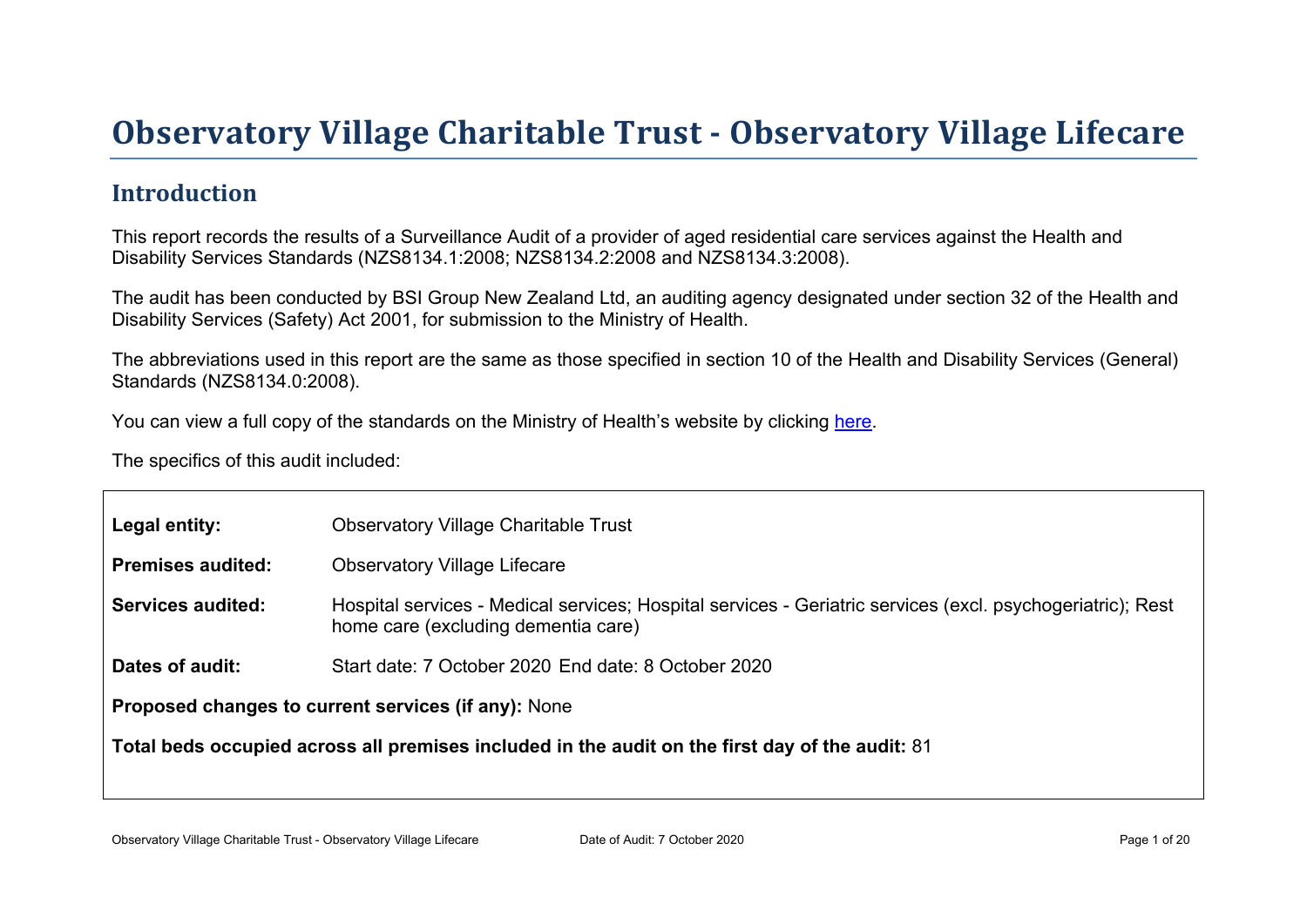# **Executive summary of the audit**

### **Introduction**

This section contains a summary of the auditors' findings for this audit. The information is grouped into the six outcome areas contained within the Health and Disability Services Standards:

- consumer rights
- organisational management
- continuum of service delivery (the provision of services)
- safe and appropriate environment
- restraint minimisation and safe practice
- infection prevention and control.

As well as auditors' written summary, indicators are included that highlight the provider's attainment against the standards in each of the outcome areas. The following table provides a key to how the indicators are arrived at.

#### **Key to the indicators**

| <b>Indicator</b> | <b>Description</b>                                                                                                                        | <b>Definition</b>                                                                       |
|------------------|-------------------------------------------------------------------------------------------------------------------------------------------|-----------------------------------------------------------------------------------------|
|                  | Includes commendable elements above the required<br>levels of performance                                                                 | All standards applicable to this service fully attained with<br>some standards exceeded |
|                  | No short falls                                                                                                                            | Standards applicable to this service fully attained                                     |
|                  | Some minor shortfalls but no major deficiencies and<br>required levels of performance seem achievable without<br>extensive extra activity | Some standards applicable to this service partially<br>attained and of low risk         |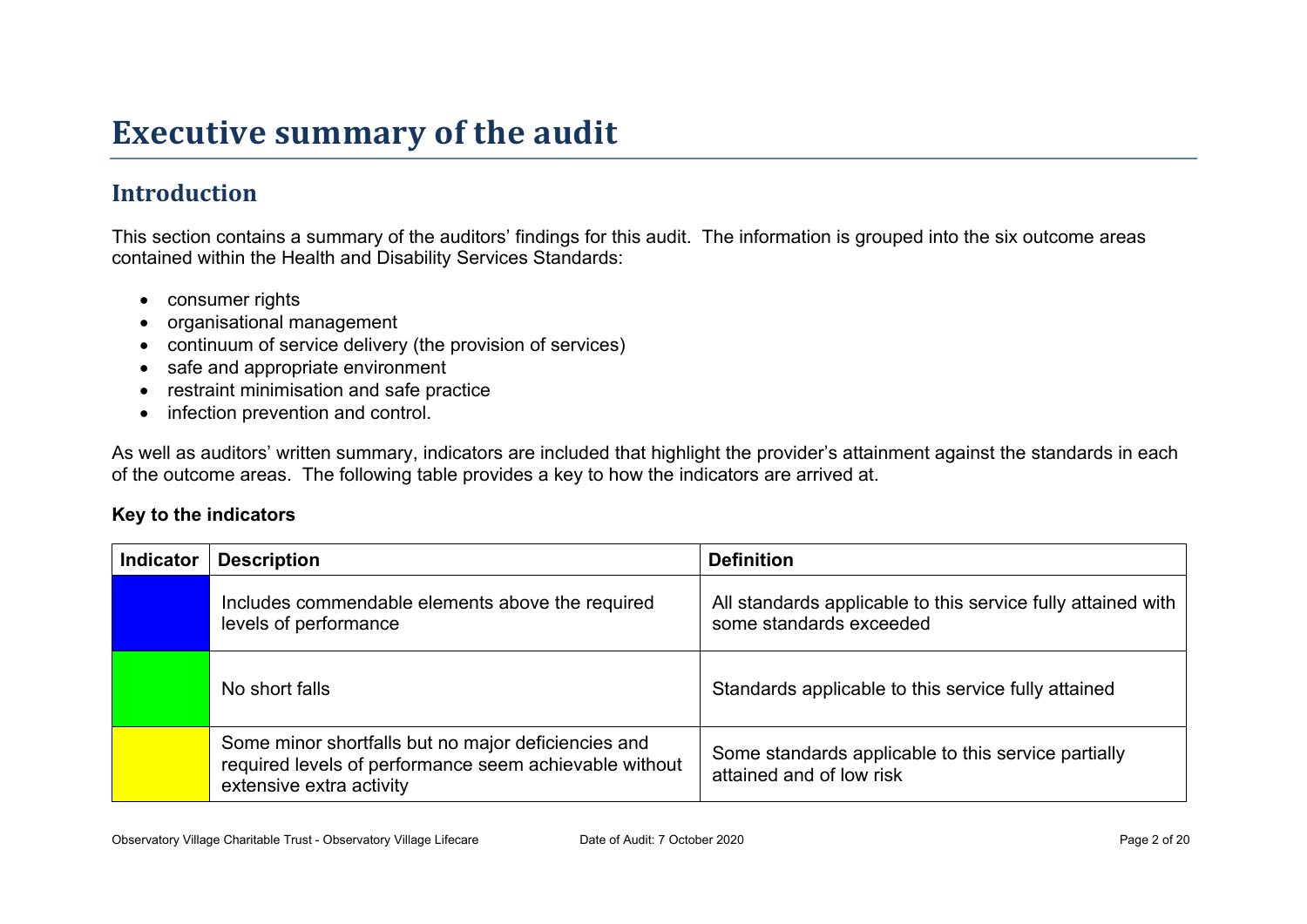| <b>Indicator</b> | <b>Description</b>                                                                              | <b>Definition</b>                                                                                                               |
|------------------|-------------------------------------------------------------------------------------------------|---------------------------------------------------------------------------------------------------------------------------------|
|                  | A number of shortfalls that require specific action to<br>address                               | Some standards applicable to this service partially<br>attained and of medium or high risk and/or unattained<br>and of low risk |
|                  | Major shortfalls, significant action is needed to achieve<br>the required levels of performance | Some standards applicable to this service unattained<br>and of moderate or high risk                                            |

#### **General overview of the audit**

Observatory Village Lifecare provides rest home and hospital level care for up to 81 residents in the care facility and a further twelve in serviced apartments. At the time of the audit there were 81 residents in the care facility and none in the serviced apartments.

This unannounced surveillance audit was conducted against a sub-set of the relevant Health and Disability Standards and the contract with the district health board. The audit process included the review of policies and procedures, the review of residents and staff files, observations and interviews with residents, relatives, management, staff and the general practitioner.

The service has an experienced general manager who is responsible for operational management of the service. She is supported by a management team including an assistant manager (non-clinical) clinical manager, clinical team leader, financial officer and a team of experienced staff.

The continuous improvements previously awarded around the quality programme and training continue.

The two building shortfalls identified at the previous partial provisional audit were addressed prior to occupancy.

The service continues to meet the standards that were audited as part of this surveillance audit.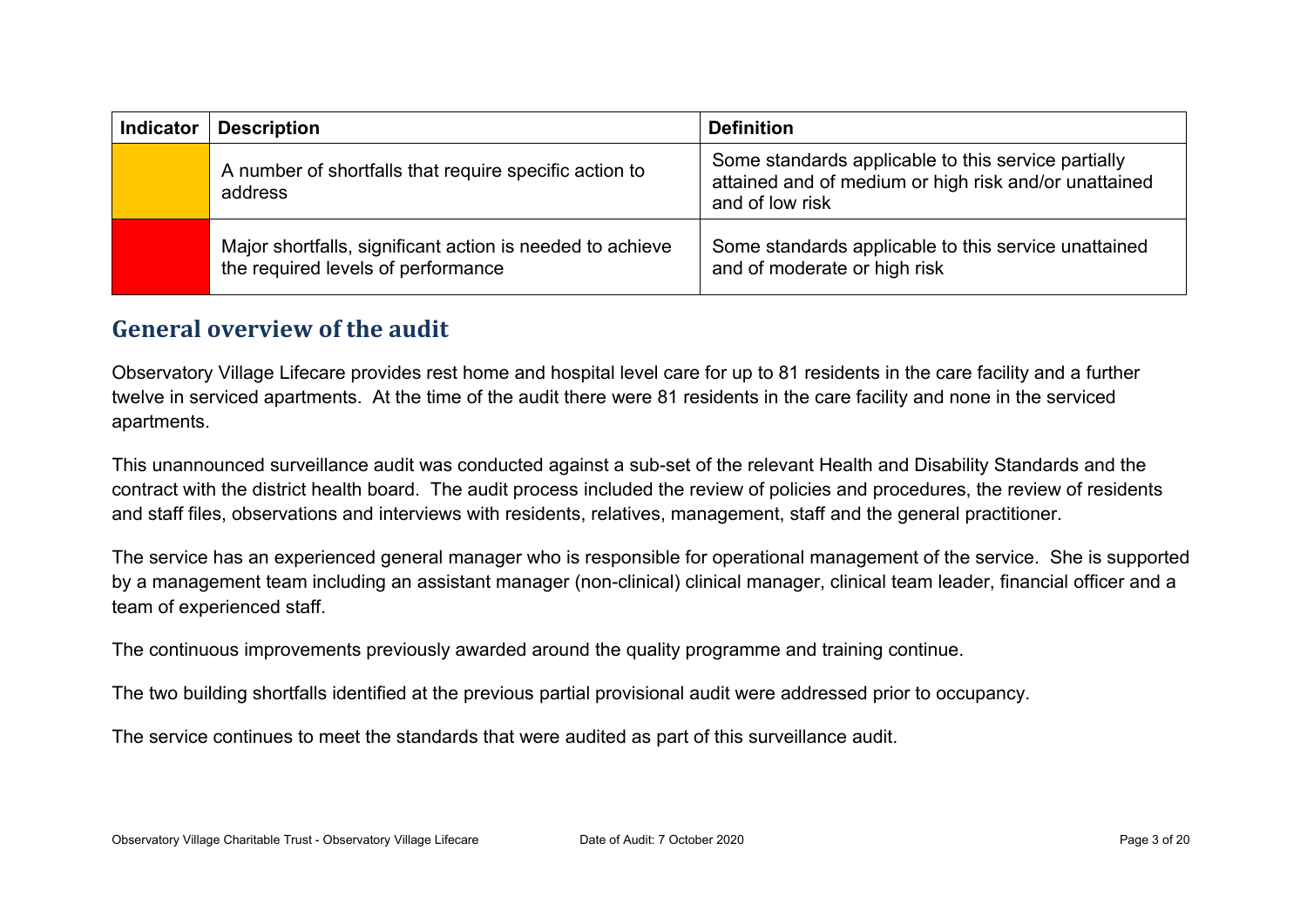#### **Consumer rights**

| Includes 13 standards that support an outcome where consumers receive safe services of an<br>appropriate standard that comply with consumer rights legislation. Services are provided in a<br>manner that is respectful of consumer rights, facilities, informed choice, minimises harm and<br>acknowledges cultural and individual values and beliefs. |  | Standards applicable<br>to this service fully<br>attained. |
|---------------------------------------------------------------------------------------------------------------------------------------------------------------------------------------------------------------------------------------------------------------------------------------------------------------------------------------------------------|--|------------------------------------------------------------|
|---------------------------------------------------------------------------------------------------------------------------------------------------------------------------------------------------------------------------------------------------------------------------------------------------------------------------------------------------------|--|------------------------------------------------------------|

There is evidence that residents and relatives are kept informed of any changes. A system for managing complaints is in place, complaints were well managed.

#### **Organisational management**

Includes 9 standards that support an outcome where consumers receive services that comply with legislation and are managed in a safe, efficient and effective manner.

Standards applicable to this service fully attained.

Key components of service delivery are linked to the quality management system. There is an implemented internal audit programme to monitor outcomes. The quality process being implemented includes regularly reviewed policies, an internal audit programme and a health and safety programme that includes hazard management. Quality information is reported through the quality, clinical governance, health and safety and staff meetings.

There is an electronic reporting process being used to record and manage resident incidents. Incidents are collated monthly and reported to the meetings. Relatives are notified of all incidents promptly.

The staff training programme is implemented and based around policies and procedures. Annual resident and relative satisfaction surveys are completed.

Human resources are managed in accordance with good employment practice and meeting legislative requirements. An orientation programme is in place. The service has sufficient staff allocated to enable the delivery of care.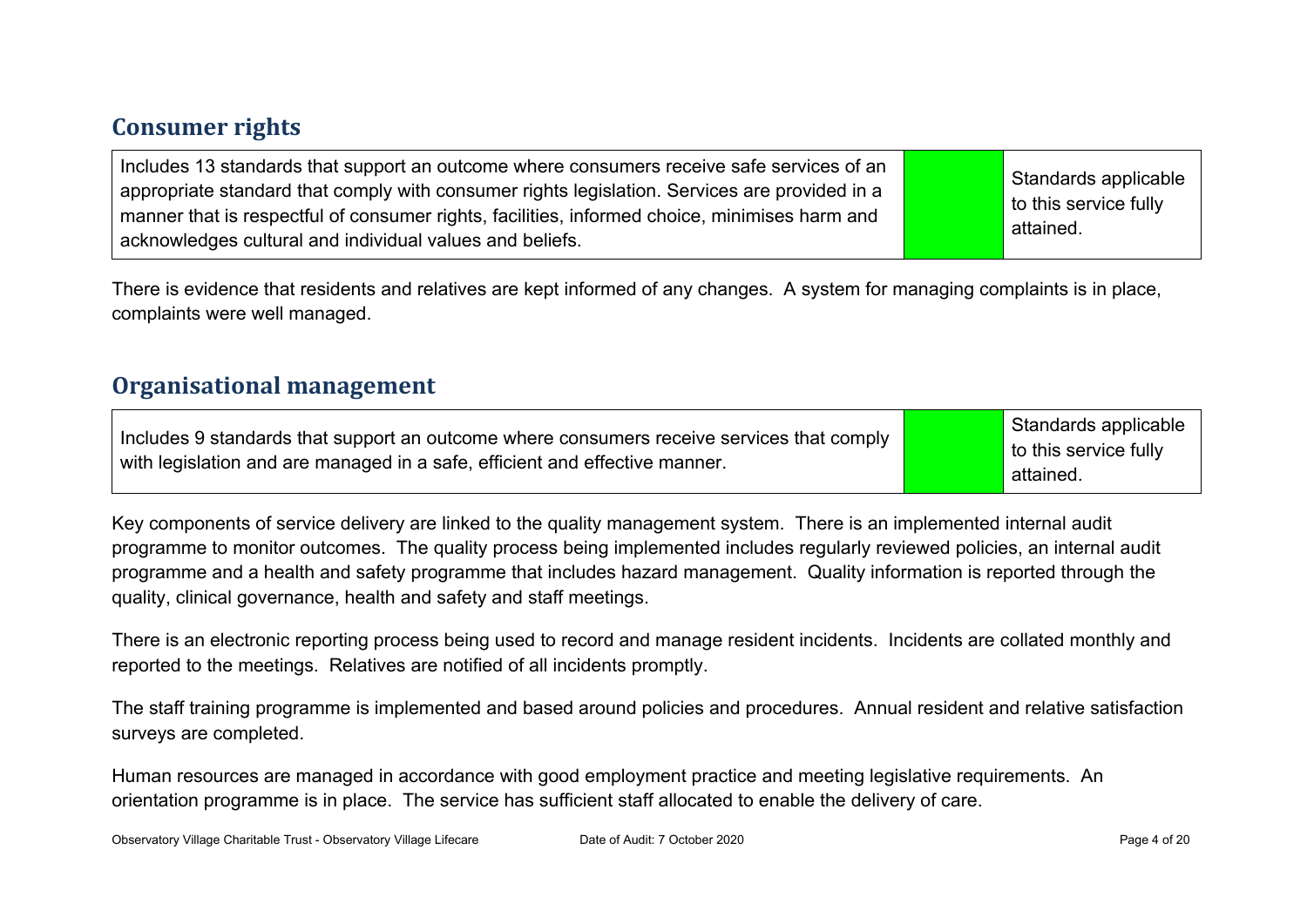#### **Continuum of service delivery**

| Includes 13 standards that support an outcome where consumers participate in and receive  | Standards applicable  |
|-------------------------------------------------------------------------------------------|-----------------------|
| timely assessment, followed by services that are planned, coordinated, and delivered in a | to this service fully |
| timely and appropriate manner, consistent with current legislation.                       | attained.             |

The registered nurses are responsible for each stage of service provision. A registered nurse assesses and reviews residents' needs, outcomes and goals with the resident and/or family/whānau input. The electronic care plans reviewed demonstrated service integration and had been evaluated at least six-monthly. Resident files included interRAI assessments, medical notes by the contracted GP and visiting allied health professionals.

Medication policies reflect legislative requirements and guidelines. Registered nurses and senior caregivers responsible for administration of medicines undertake education and complete medication competencies. The medicine charts reviewed on the electronic medication system met prescribing requirements and were reviewed at least three monthly.

The activities team implement and coordinate the activity programme for the residents. The programme includes community visitors and outings, entertainment and activities and integrated activities that meet the individual recreational, physical, cultural and cognitive abilities and preferences for each resident group. Residents and relatives reported satisfaction with the activities programme.

Residents' food preferences and dietary requirements are identified at admission and all meals are cooked on site. The kitchen is well equipped for the size of the service. Food, fluid, and nutritional needs of residents are provided in line with recognised nutritional guidelines and additional requirements/modified needs were being met.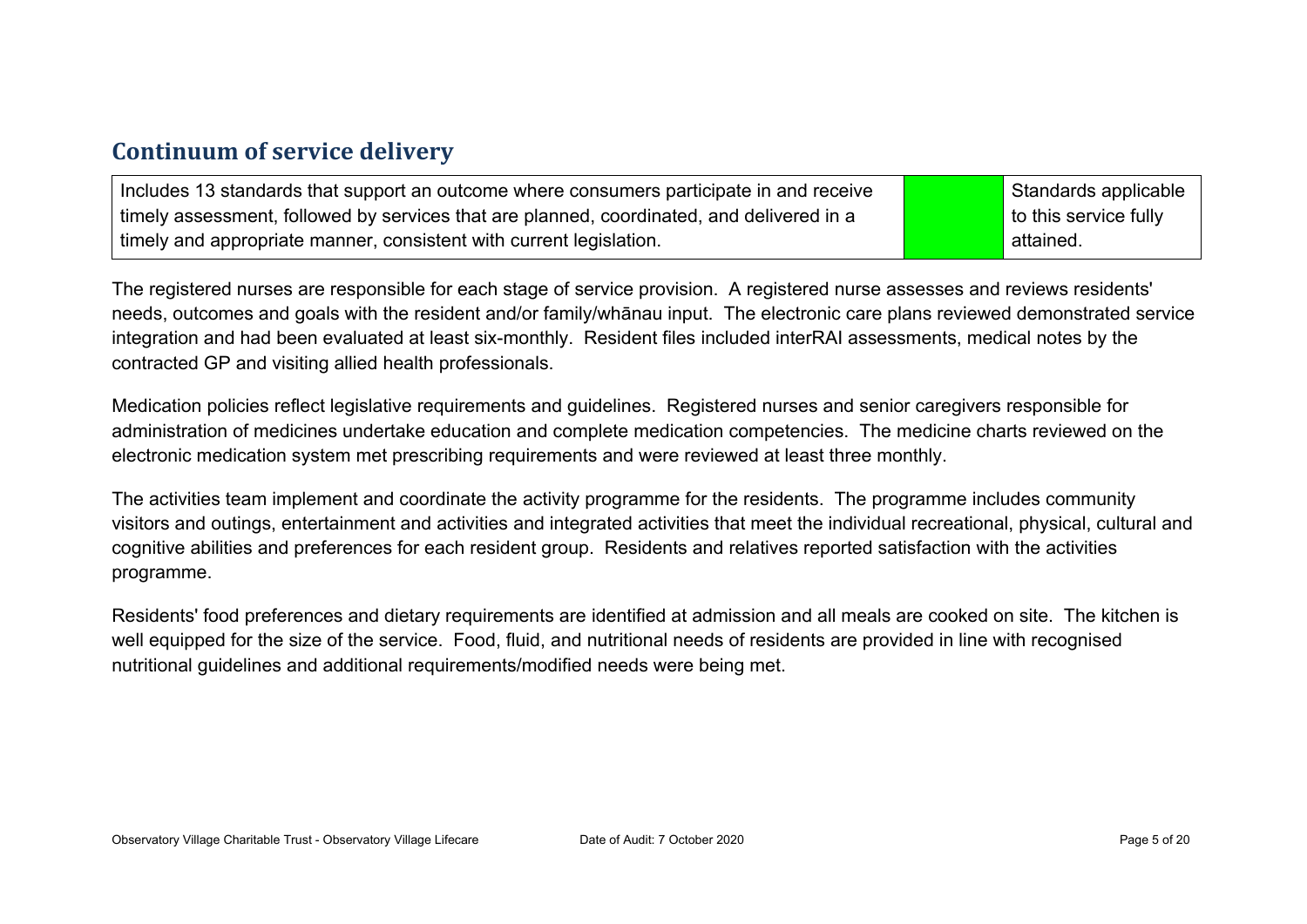#### **Safe and appropriate environment**

The building holds a current warrant of fitness. There is a reactive and planned maintenance programme in place. Residents can freely mobilise within the communal areas with safe access to the outdoors, seating and shade.

#### **Restraint minimisation and safe practice**

| services in the least restrictive and safe manner through restraint minimisation.<br>attained. | Includes 3 standards that support outcomes where consumers receive and experience | Standards applicable<br>to this service fully |
|------------------------------------------------------------------------------------------------|-----------------------------------------------------------------------------------|-----------------------------------------------|
|------------------------------------------------------------------------------------------------|-----------------------------------------------------------------------------------|-----------------------------------------------|

Observatory Village Lifecare has restraint minimisation and safe practice policies and procedures in place. At the time of the audit there were no residents using restraint or enablers. Staff receive training in restraint minimisation and challenging behaviour management.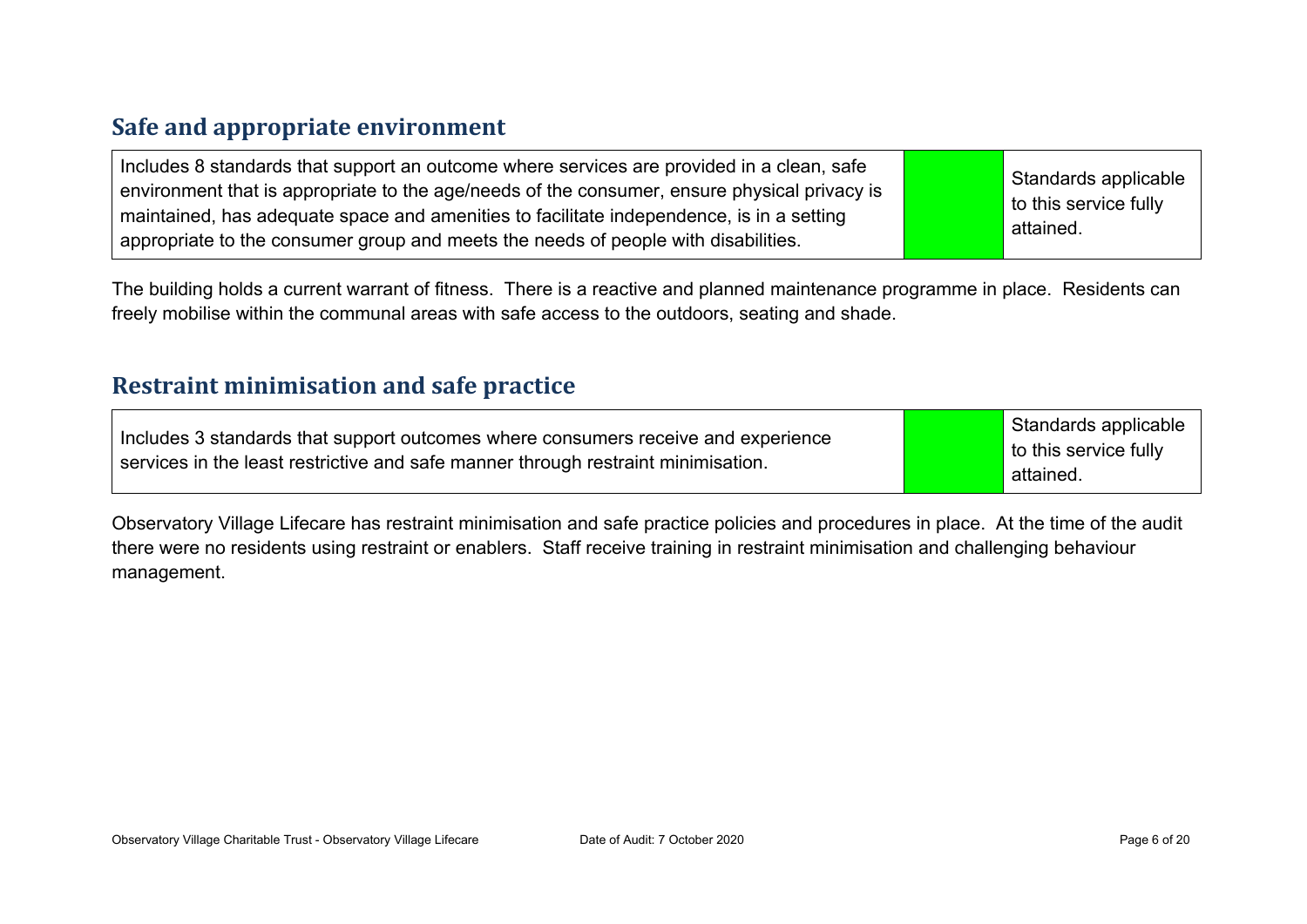#### **Infection prevention and control**

The infection control programme and its content and detail are appropriate for the size, complexity and degree of risk associated with the service. The infection control coordinator uses the information obtained through surveillance to determine infection control activities and education needs within the facility. There was one outbreak in 2019, which was well documented, logs were maintained and debrief meetings were held. Covid-19 has been well managed. Adequate supplies of personal protective equipment were sighted. Logs have been maintained and contact tracing remains in place. Staff relatives and residents felt they were very well informed throughout the lockdown period.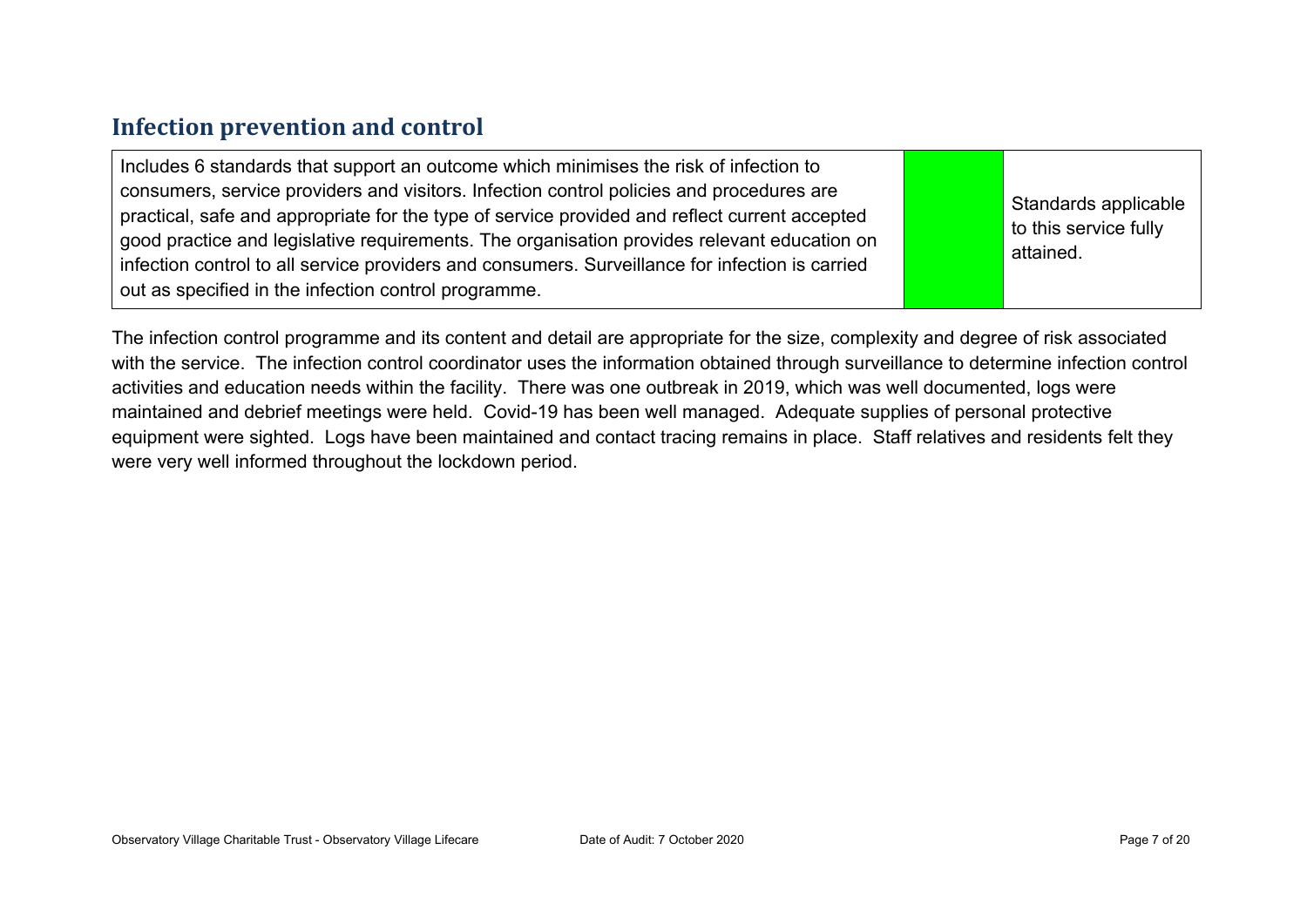### **Summary of attainment**

The following table summarises the number of standards and criteria audited and the ratings they were awarded.

| <b>Attainment</b><br>Rating | Continuous<br>Improvement<br>(Cl) | <b>Fully Attained</b><br>(FA) | <b>Partially</b><br><b>Attained</b><br><b>Negligible Risk</b><br>(PA Negligible) | <b>Partially</b><br><b>Attained Low</b><br><b>Risk</b><br>(PA Low) | <b>Partially</b><br><b>Attained</b><br><b>Moderate Risk</b><br>(PA Moderate) | <b>Partially</b><br><b>Attained High</b><br><b>Risk</b><br>(PA High) | <b>Partially</b><br><b>Attained Critical</b><br><b>Risk</b><br>(PA Critical) |
|-----------------------------|-----------------------------------|-------------------------------|----------------------------------------------------------------------------------|--------------------------------------------------------------------|------------------------------------------------------------------------------|----------------------------------------------------------------------|------------------------------------------------------------------------------|
| <b>Standards</b>            |                                   |                               |                                                                                  |                                                                    |                                                                              |                                                                      |                                                                              |
| Criteria                    |                                   | 44                            |                                                                                  |                                                                    |                                                                              |                                                                      |                                                                              |

| <b>Attainment</b><br>Rating | Unattained<br><b>Negligible Risk</b><br>(UA Negligible) | <b>Unattained Low</b><br><b>Risk</b><br>(UA Low) | Unattained<br><b>Moderate Risk</b><br>(UA Moderate) | <b>Unattained High</b><br><b>Risk</b><br>(UA High) | Unattained<br><b>Critical Risk</b><br>(UA Critical) |
|-----------------------------|---------------------------------------------------------|--------------------------------------------------|-----------------------------------------------------|----------------------------------------------------|-----------------------------------------------------|
| <b>Standards</b>            |                                                         |                                                  |                                                     |                                                    |                                                     |
| Criteria                    |                                                         |                                                  |                                                     |                                                    |                                                     |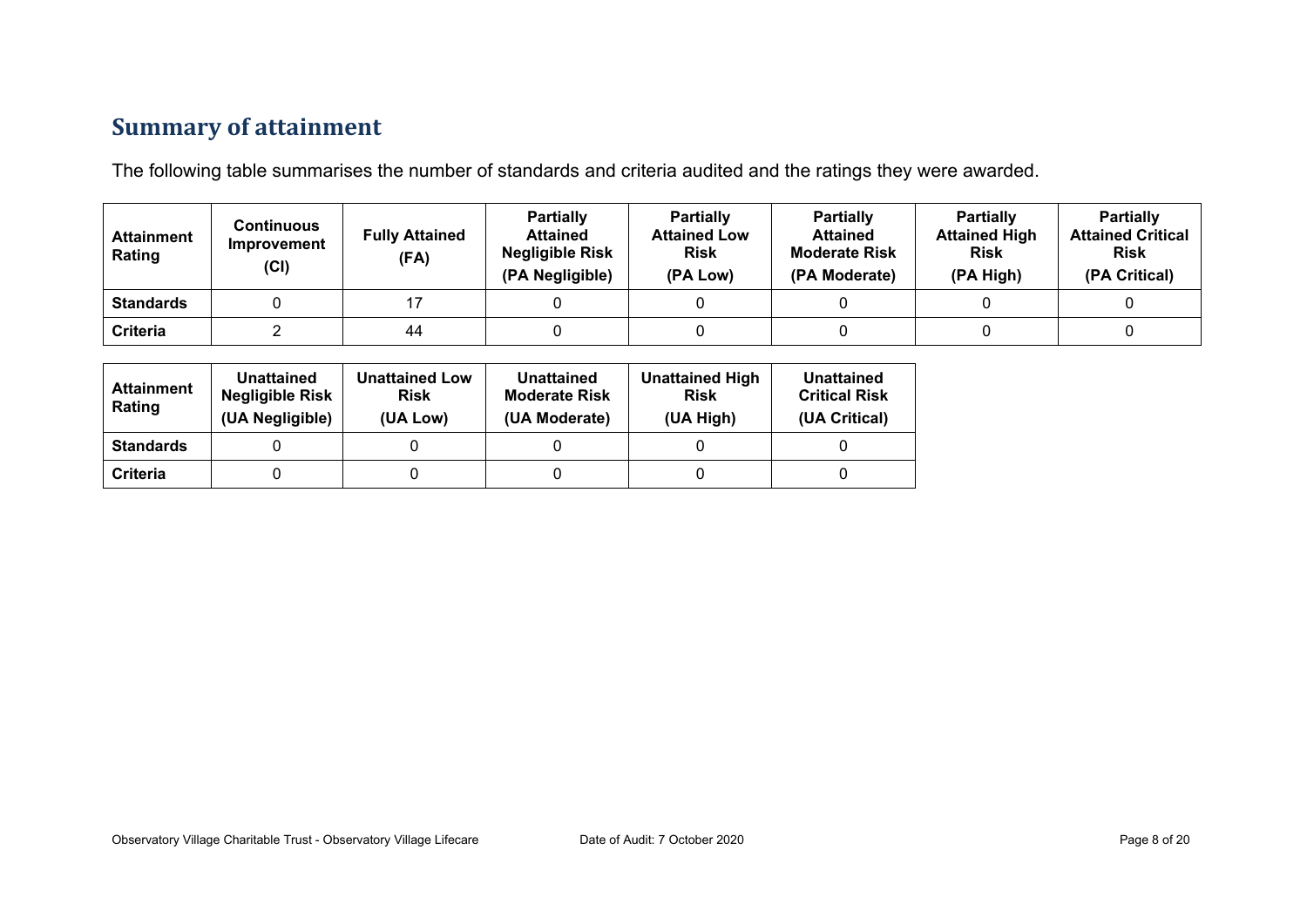# Attainment against the Health and Disability Ser vices Standar ds

The following table contains the results of all the standards assessed by the auditors at this audit. Depending on the services they provide, not all standards are relevant to all providers and not all standards are assessed at every audit.

Please note that Standard 1.3.3: Service Provision Requirements has been removed from this report, as it includes information specific to the healthcare of individual residents. Any corrective actions required relating to this standard, as a result of this audit, are retained and displayed in the next section.

For more information on the standards, please click [here](http://www.health.govt.nz/our-work/regulation-health-and-disability-system/certification-health-care-services/health-and-disability-services-standards).

| For more information on the different types of audits and what they cover please click here. |  |  |  |  |
|----------------------------------------------------------------------------------------------|--|--|--|--|
|----------------------------------------------------------------------------------------------|--|--|--|--|

| Standard with<br>desired outcome                                                                                                                   | Attainment<br>Rating | <b>Audit Evidence</b>                                                                                                                                                                                                                                                                                                                                                                                                                                                                                                                                                                                                                                                                                                                                                                                                                                                                                                                |
|----------------------------------------------------------------------------------------------------------------------------------------------------|----------------------|--------------------------------------------------------------------------------------------------------------------------------------------------------------------------------------------------------------------------------------------------------------------------------------------------------------------------------------------------------------------------------------------------------------------------------------------------------------------------------------------------------------------------------------------------------------------------------------------------------------------------------------------------------------------------------------------------------------------------------------------------------------------------------------------------------------------------------------------------------------------------------------------------------------------------------------|
| Standard 1.1.13:<br>Complaints<br>Management<br>The right of the<br>consumer to make a<br>complaint is<br>understood,<br>respected, and<br>upheld. | <b>FA</b>            | The complaints procedure is provided to residents and relatives on entry to the service. Complaints forms are in a<br>visible location at the entrance to the facility. The general manager maintains a record of all complaints, both verbal<br>and written, by using a complaint's register. Four complaints/concerns made in 2019, and three in 2020 to date<br>evidenced appropriate action was taken. Documentation including acknowledgement letters, follow-up letters and<br>resolution dates demonstrated that complaints are being managed in accordance with guidelines set by the Health<br>and Disability Commissioner (HDC). Any corrective actions developed are followed up and implemented.<br>Discussions with residents and relatives confirmed they were provided with information on complaints and<br>complaints forms.                                                                                        |
| Standard 1.1.9:<br>Communication<br>Service providers<br>communicate<br>effectively with<br>consumers and<br>provide an<br>environment             | FA                   | Comprehensive information is provided at entry to residents and $3 = 1$ D# +residents interviewed (two<br>rest home and two hospital including a resident on a younger person with a disability contract) stated that they were<br>welcomed on entry and were given time and explanation about the services and procedures. The management<br>team (general manager, assistant manager, clinical manager and clinical team leader) were available to residents<br>and relatives and they promote an open-door policy. Incident forms reviewed for September 2020 evidenced that<br>relatives had been notified on all occasions. The three relatives interviewed (three hospital including the younger<br>person with disability) advised that they are notified of incidents and when residents' health status changes<br>promptly. They all felt the service went "above and beyond" keeping everyone informed during the Covid-19 |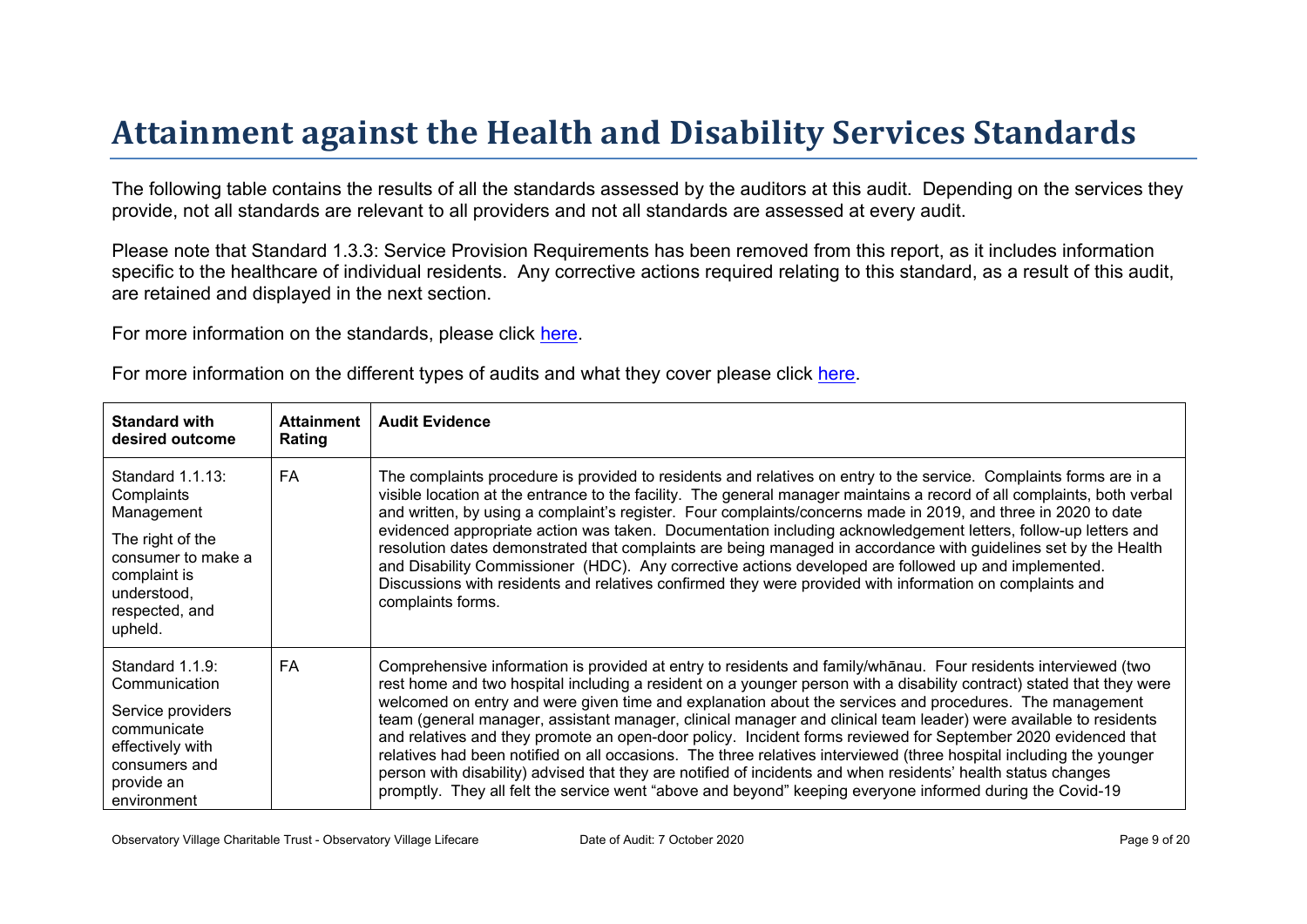| conducive to effective                                                                                                                                                                | lockdown; through emails, newsletters and the use of FaceTime/Zoom.                                                                                                                                                                                                                                                                                                                                                                                                                                                                                                                                                                                                                                                                                                                              |
|---------------------------------------------------------------------------------------------------------------------------------------------------------------------------------------|--------------------------------------------------------------------------------------------------------------------------------------------------------------------------------------------------------------------------------------------------------------------------------------------------------------------------------------------------------------------------------------------------------------------------------------------------------------------------------------------------------------------------------------------------------------------------------------------------------------------------------------------------------------------------------------------------------------------------------------------------------------------------------------------------|
| communication.                                                                                                                                                                        | The two registered nurses, one enrolled nurse, five caregivers, and the activities coordinator interviewed fluently<br>described instances where relatives would be notified. Weekly newsletters were provided to relatives during the<br>lockdown period, this is now back to monthly. If residents or family/whanau have difficulty with written or spoken<br>English, then interpreter services are made available.                                                                                                                                                                                                                                                                                                                                                                           |
| FA<br>Standard 1.2.1:<br>Governance<br>The governing body<br>of the organisation<br>ensures services are<br>planned, coordinated,<br>and appropriate to<br>the needs of<br>consumers. | Observatory Village Lifecare is a purpose-built facility and is across one level. The service provides care for up to<br>93 residents at rest home and hospital level care. There are 81 beds in the care facility. A new 30 bed serviced<br>apartment building has been completed since the previous audit, which has 12 serviced apartments certified to<br>provide rest home level care. All beds in the care facility are dual-purpose beds, which includes four wings with<br>three nurses' stations. Wanbrow wing has 21 beds, Kakanui, Ahuruiri and Waitaki wings each have 20 beds, which<br>include the 20 occupational right agreement (ORA) rooms. There are three nurses' stations which cover the four<br>wings. The nurse's stations are placed centrally to the areas they cover. |
|                                                                                                                                                                                       | At the time of the audit there were 51 rest home level residents and 30 hospital level residents including one<br>resident on a long-term support chronic health condition (LTS-CHC) contract, one younger person with a disability<br>(YPD), and one resident on an exceptional circumstances contract. There were no rest home level residents in the<br>serviced apartments. There were no residents on respite care. All other residents were on the age-related<br>residential care (ARRC) agreement.                                                                                                                                                                                                                                                                                       |
|                                                                                                                                                                                       | The Waitaki District Health Services Trust established the Observatory Village Charitable Trust (five trustees<br>appointed from the North Otago community) to own and operate Observatory Village Lifecare, which includes<br>Observatory Village Lifecare Ltd (land and buildings) and Observatory Village Care Ltd (operating company). An<br>experienced general manager is employed to manage the service and reports to the Observatory Village Care Ltd<br>board of directors (three directors). The general manager (RN) has previous aged care management, consulting<br>and auditing experience. The general manager is supported by an assistant manager (non-clinical), a clinical<br>manager (RN), a clinical team leader (RN) and an RN coordinator.                               |
|                                                                                                                                                                                       | Observatory Village Lifecare has set a number of quality goals around the opening of the facility and these also link<br>to the organisations 2017-2022 strategic plan and the 2020-2021 business plan. The annual review for the<br>business plan has been documented. The general manager reports monthly to the board of directors on a variety of<br>matters. The Trust meets bi-monthly and also receives the general managers' report.                                                                                                                                                                                                                                                                                                                                                     |
|                                                                                                                                                                                       | The general manager has maintained at least eight hours annually of professional development activities related to<br>managing an aged care facility and is currently completing a master's degree. The general manager chairs the<br>Waitaki district aged residential care meetings (currently through zoom) on a monthly basis (weekly during Covid-<br>$19$ ).                                                                                                                                                                                                                                                                                                                                                                                                                               |
|                                                                                                                                                                                       | The clinical manager is also completing a master's degree, both the clinical manager and the clinical team leader                                                                                                                                                                                                                                                                                                                                                                                                                                                                                                                                                                                                                                                                                |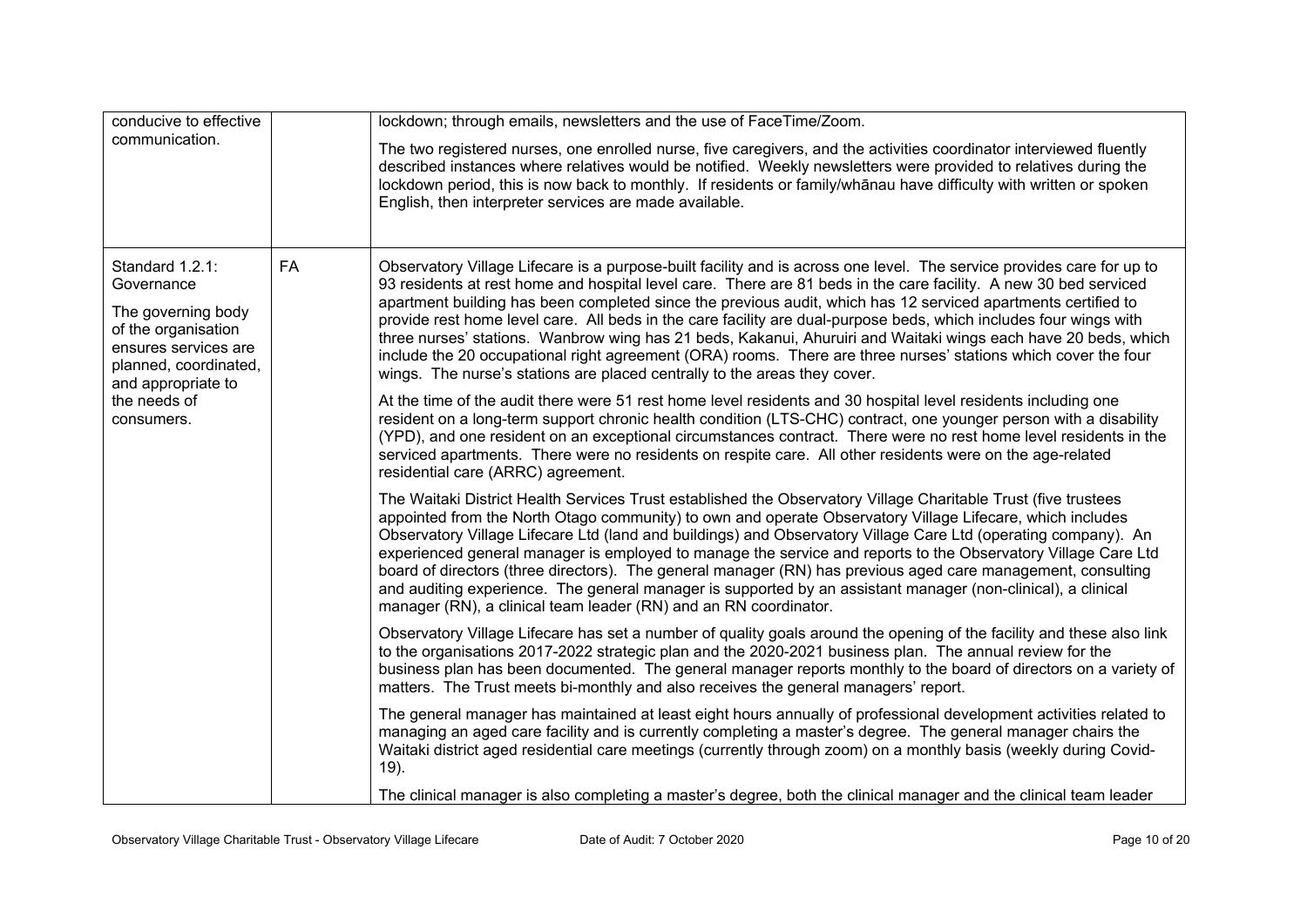|                                                                                                                                                                                                                                                                         | have attended the New Zealand Aged Care Association (NZACA) workshop for registered nurses.                                                                                                                                                                                                                                                                                                                                                                                                                                                                                                                                                                                                                           |
|-------------------------------------------------------------------------------------------------------------------------------------------------------------------------------------------------------------------------------------------------------------------------|-----------------------------------------------------------------------------------------------------------------------------------------------------------------------------------------------------------------------------------------------------------------------------------------------------------------------------------------------------------------------------------------------------------------------------------------------------------------------------------------------------------------------------------------------------------------------------------------------------------------------------------------------------------------------------------------------------------------------|
| Standard 1.2.3:<br><b>FA</b><br><b>Quality And Risk</b><br>Management<br>Systems<br>The organisation has<br>an established,<br>documented, and<br>maintained quality<br>and risk management<br>system that reflects<br>continuous quality<br>improvement<br>principles. | The Observatory has a business plan and a quality and risk management programme that outlines objectives/goals<br>for the year. The quality and risk process being implemented includes regularly reviewed policies, an internal audit<br>programme and a health and safety programme that includes hazard management. Quality and risk performance<br>are reported across the facility meetings. The quality goals for 2020 include (but not limited to); staffing and<br>decreasing stage 2 pressure injuries.                                                                                                                                                                                                      |
|                                                                                                                                                                                                                                                                         | Monthly meetings held included the quality/ infection control, full staff meeting and the clinical governance group.<br>Health and safety meetings are held quarterly. Nurses meetings are held fortnightly and there is weekly<br>management/ head of department meetings. Minutes of the meetings evidence discussion around quality data and<br>corrective actions. Minutes have been signed as read if staff are unable to attend. Staff interviewed confirmed they<br>are well informed and receive quality and risk management information including accident/incident graphs and<br>infection control statistics. The Observatory continue to exceed the standard around analysis if data and<br>benchmarking. |
|                                                                                                                                                                                                                                                                         | The internal audit schedule for 2020 is being completed as per schedule. Areas of non-compliance identified at<br>audits have been actioned for improvement.                                                                                                                                                                                                                                                                                                                                                                                                                                                                                                                                                          |
|                                                                                                                                                                                                                                                                         | A resident/relative meeting is held bi-monthly. The residents interviewed report there is good discussion around all<br>aspects of life at the Observatory and they feel comfortable discussing issues and providing suggestions.<br>Education, information and discussion was provided around Covid19 guidelines, visitor restrictions and activities as<br>per the Covid 19 guidelines throughout the lockdown levels.                                                                                                                                                                                                                                                                                              |
|                                                                                                                                                                                                                                                                         | A resident/relative satisfaction survey is completed annually. The 2020 survey showed a slight increase in overall<br>satisfaction from 97%in 2019 to 98% in 2020. Areas of high satisfaction included laundry services, the environment,<br>staff, and the clinical team. Lower areas of satisfaction included the activities which were down slightly from 2019.<br>A corrective action plan has since been implemented around activities, call bells and the teatime meals. The<br>'excellent' responses have risen from 30% in 2019 to 40% in 2020.                                                                                                                                                               |
|                                                                                                                                                                                                                                                                         | Health and safety is discussed at every meeting including the residents meeting, as well as the quality meeting.<br>The health and safety committee is representative of the facility. The health and safety programme has been<br>updated following the general manager attending training around this. Staff interviewed could fluently describe<br>hazard management. The hazard register is up-to-date and is reviewed at the three-monthly meetings. Falls<br>prevention strategies are implemented for individual residents and statistics around falls are discussed at the<br>meetings. Progress is measure at the clinical governance group and the quality meetings.                                        |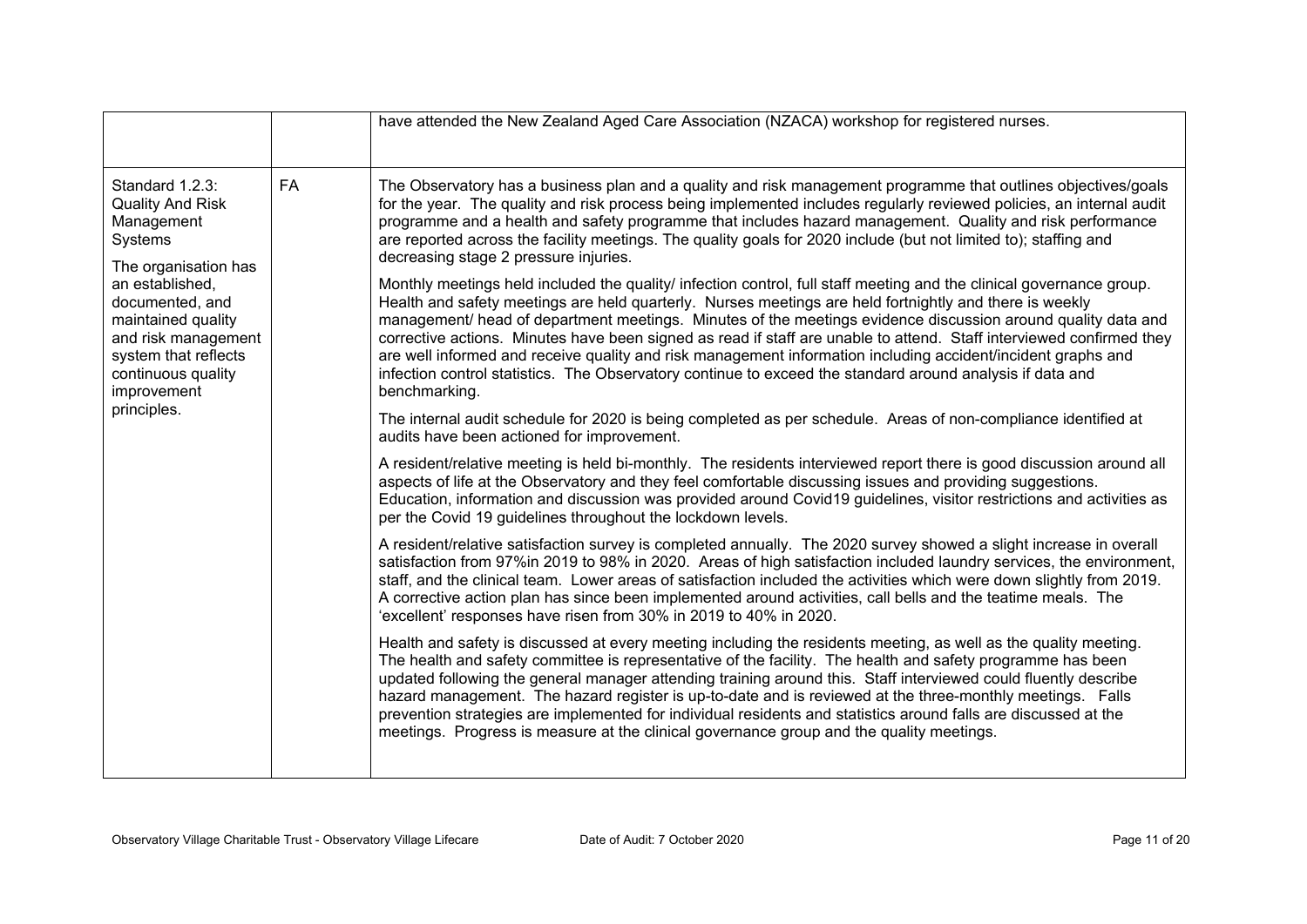| Standard 1.2.4:<br><b>Adverse Event</b><br>Reporting<br>All adverse,<br>unplanned, or<br>untoward events are<br>systematically<br>recorded by the<br>service and reported<br>to affected<br>consumers and<br>where appropriate<br>their family/whānau<br>of choice in an open<br>manner. | <b>FA</b> | Ten electronic accident/incident forms (six rest home and four hospital) were reviewed for September 2020. All<br>incident forms identified relatives were notified, with timely RN assessment of the resident. Corrective actions to<br>minimise resident risk were included in the resident care plans. Neurological observations had been completed as<br>per protocol for unwitnessed falls and any known head injury. Accident/incident data, trends and corrective actions<br>are documented in meeting minutes sighted.<br>The general manager, assistant manager, clinical manager and clinical team leader could describe situations that<br>would require reporting to relevant authorities.<br>The outbreak in 2019 was notified in a timely manner. Other notifications included a sprinkler failure in February<br>2019, a power outage in May 2019, and a stage 3 pressure injury in July 2019.                                                               |
|------------------------------------------------------------------------------------------------------------------------------------------------------------------------------------------------------------------------------------------------------------------------------------------|-----------|-----------------------------------------------------------------------------------------------------------------------------------------------------------------------------------------------------------------------------------------------------------------------------------------------------------------------------------------------------------------------------------------------------------------------------------------------------------------------------------------------------------------------------------------------------------------------------------------------------------------------------------------------------------------------------------------------------------------------------------------------------------------------------------------------------------------------------------------------------------------------------------------------------------------------------------------------------------------------------|
| Standard 1.2.7:<br>Human Resource<br>Management<br>Human resource<br>management<br>processes are<br>conducted in<br>accordance with<br>good employment<br>practice and meet the<br>requirements of<br>legislation.                                                                       | <b>FA</b> | Six staff files were reviewed (the clinical team leader, one registered nurse, the activities coordinator, one caregiver,<br>one housekeeper, and one cook). All files contained documentation including current performance appraisals and<br>completed orientations. The orientation programme provides new staff with relevant information for safe work<br>practice. Staff interviewed were able to describe the orientation process and believed new staff were adequately<br>orientated to the service. All staff must complete annual refresher of competencies which include the five values of<br>the Observatory. The register of nursing practising certificates and allied health professionals is current. There are<br>eight RNs who are interRAI trained including the clinical team leader and the clinical manager. .<br>The Observatory continues to maintain the previously awarded continuous improvement around staff qualifications<br>and education. |
| Standard 1.2.8:<br>Service Provider<br>Availability<br>Consumers receive<br>timely, appropriate,<br>and safe service from<br>suitably                                                                                                                                                    | <b>FA</b> | There is a staffing level and skills mix policy which aligns with contractual requirements and includes skill mixes. A<br>roster provides sufficient and appropriate coverage for the effective delivery of care and support. A staff availability<br>list ensures that staff sickness and vacant shifts are covered. Staff carry a pager that is connected to the call bell<br>system. The general manager, clinical manager, and clinical team leader (all RNs) work full time from Monday to<br>Friday. The RN coordinator works Friday to Monday and each Wednesday. The general manager is on call 24/7.<br>There is one registered nurse and one registered nurse/enrolled nurse, and one medicine competent caregiver<br>rostered each day from 7 am to 3.15 pm and 3 pm to 11.15 pm.                                                                                                                                                                                |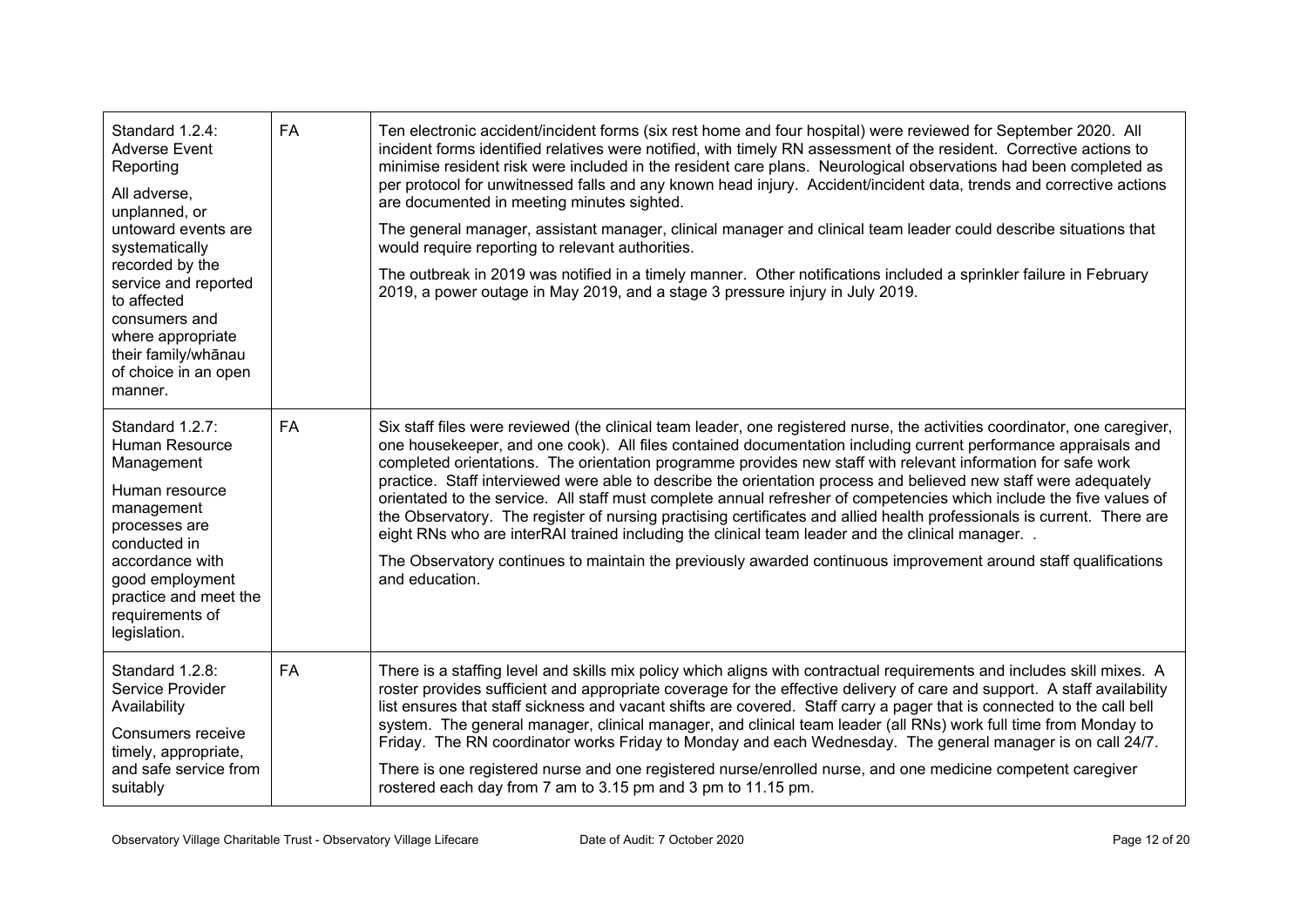| qualified/skilled<br>and/or experienced<br>service providers.                                                                                            |           | They are supported by nine caregivers in the morning. AM shifts include three housekeeping staff who make<br>residents beds, tidy the resident's rooms and put out the washing etc (1x 8.30 am to 3 pm and 2x 8.30 am to 2 pm).<br>Afternoon shifts have six caregivers and two housekeeping staff.<br>Kakanui wing - 20 beds, 20 residents (11 rest home and nine hospital).<br>Morning shift has 1x 7 am to 3.15 pm and 1x 7 am to 2 pm. There is a 'float' caregiver between Wanbrow and<br>Kakanui wings from 7 am to 1 pm.<br>Afternoon shift has 1x 3 pm to 11 pm, with a 'float' caregiver between Kakanui and Ahuriri wings from 3 pm to 9 pm.<br>Ahuriri wing - 20 beds, 20 residents (11 rest home and nine hospital)<br>Morning shift has 1x 7 am to 3.15 pm and 1x 7 am to 2 pm.<br>Afternoon shift has 1x 3 pm to 11 pm and share the 'float' with Kakanui wing.<br>Wanbrow wing has 21 beds, 21 residents (13 rest home and eight hospital)<br>Morning shift has 1x 7 am to 3.15 pm and 1x 7 am to 2 pm.<br>Afternoon shift has 1x 3 pm to 11 pm with a 'float' caregiver between Wanbrow and Waitaki wings from 3 pm to 9<br>pm.<br>Waitaki wing has 20 beds, 20 residents (16 rest home and four hospital)<br>Morning shift has 1x 7 am to 3.15 pm and 1x 7 am to 2 pm.<br>Afternoon shift has 1x 3 pm to 11 pm with the shared 'float' with Wanbrow from 3 pm to 9 pm.<br>Night shift has three caregivers and one registered nurse from 11 pm to 7.15 am.<br>The general manager plans to increase the roster by two short shifts as the acuity of residents has increased.<br>Interviews with residents and relatives confirmed that staffing levels are sufficient to meet the needs of residents. |
|----------------------------------------------------------------------------------------------------------------------------------------------------------|-----------|------------------------------------------------------------------------------------------------------------------------------------------------------------------------------------------------------------------------------------------------------------------------------------------------------------------------------------------------------------------------------------------------------------------------------------------------------------------------------------------------------------------------------------------------------------------------------------------------------------------------------------------------------------------------------------------------------------------------------------------------------------------------------------------------------------------------------------------------------------------------------------------------------------------------------------------------------------------------------------------------------------------------------------------------------------------------------------------------------------------------------------------------------------------------------------------------------------------------------------------------------------------------------------------------------------------------------------------------------------------------------------------------------------------------------------------------------------------------------------------------------------------------------------------------------------------------------------------------------------------------------------------------------------------------------------------------------------------------|
| Standard 1.3.12:<br>Medicine<br>Management<br>Consumers receive<br>medicines in a safe<br>and timely manner<br>that complies with<br>current legislative | <b>FA</b> | Twelve electronic medication charts were reviewed. All medication charts had photo identification and an allergy<br>status. The GP reviews the medication charts at least three- monthly. The electronic administration signing sheets<br>reviewed identified medications had been administered as prescribed. Prescribed 'as required' medications include<br>the indication for use. The dose and time given is electronically signed for on the administration signing sheet. The<br>effectiveness of analgesia is recorded electronically and in the residents' progress notes.<br>The nurses and senior caregivers that administer medications complete annual medication competencies. Annual<br>in-service education on medication is provided. Medications (robotic rolls) are checked on delivery against the                                                                                                                                                                                                                                                                                                                                                                                                                                                                                                                                                                                                                                                                                                                                                                                                                                                                                                 |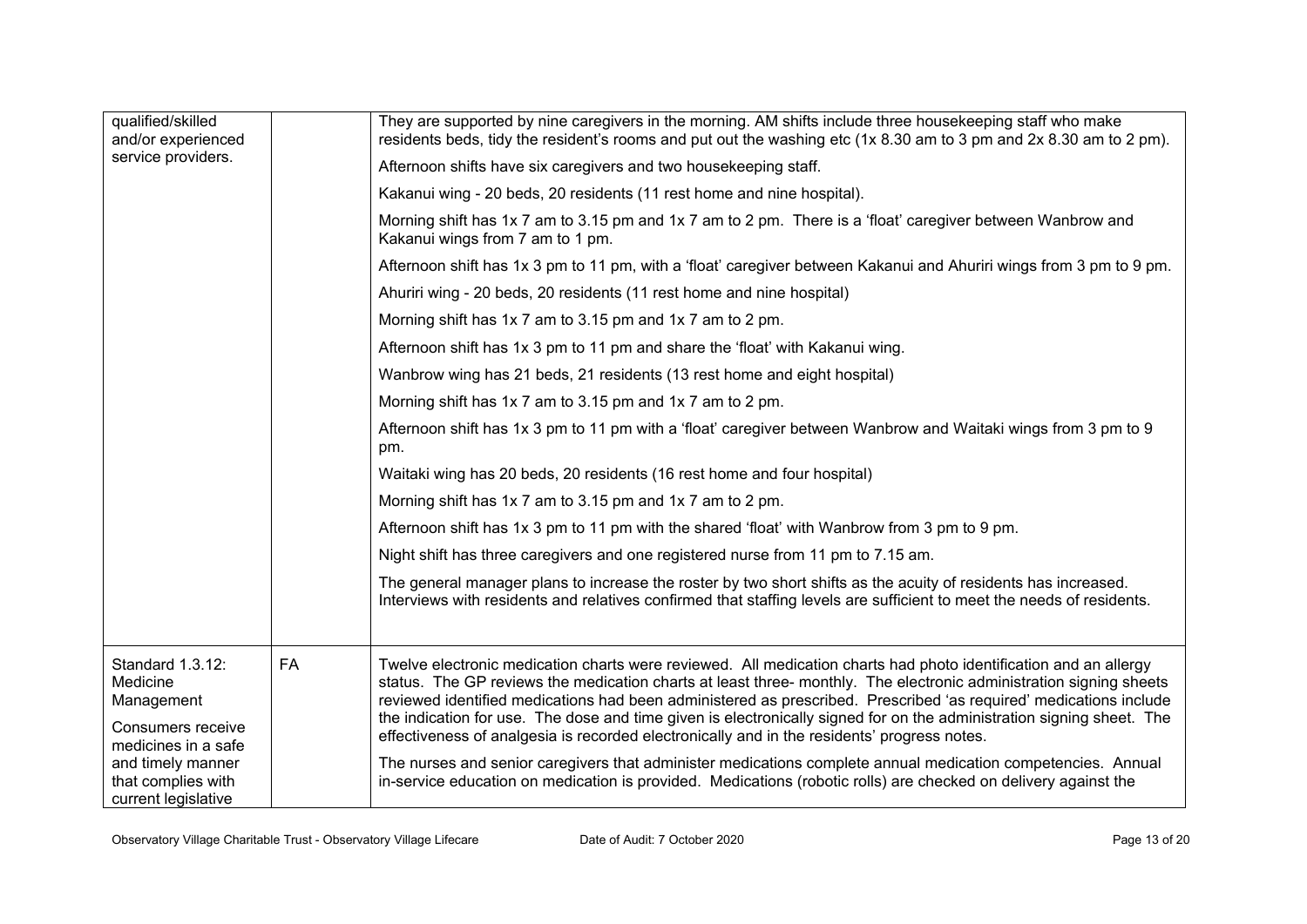| requirements and                                                                                                                                                                                                    |           | medication chart and any discrepancies fed back to the pharmacy.                                                                                                                                                                                                                                                                                                                                                                                                                                                                                                                                                                                                                                                                                                                                                                                                                                                                                                                                                                                                                                                                                                                                                                                                                                                                                                                                                                                                                                                                                                                                                                                                                                                                |
|---------------------------------------------------------------------------------------------------------------------------------------------------------------------------------------------------------------------|-----------|---------------------------------------------------------------------------------------------------------------------------------------------------------------------------------------------------------------------------------------------------------------------------------------------------------------------------------------------------------------------------------------------------------------------------------------------------------------------------------------------------------------------------------------------------------------------------------------------------------------------------------------------------------------------------------------------------------------------------------------------------------------------------------------------------------------------------------------------------------------------------------------------------------------------------------------------------------------------------------------------------------------------------------------------------------------------------------------------------------------------------------------------------------------------------------------------------------------------------------------------------------------------------------------------------------------------------------------------------------------------------------------------------------------------------------------------------------------------------------------------------------------------------------------------------------------------------------------------------------------------------------------------------------------------------------------------------------------------------------|
| safe practice<br>guidelines.                                                                                                                                                                                        |           | There are two medication rooms. One in nurses' station one and nurses' station three. There are three medication<br>trolleys. All medications are stored safely . Medication fridge and room temperatures have been checked and<br>recorded and are within expected ranges. All eye drops were dated on opening. Standing orders are not used.<br>There was one resident self-medicating their inhalers on the day of audit, a competency has been completed and is<br>reviewed three-monthly by the GP.                                                                                                                                                                                                                                                                                                                                                                                                                                                                                                                                                                                                                                                                                                                                                                                                                                                                                                                                                                                                                                                                                                                                                                                                                        |
| Standard 1.3.13:<br>Nutrition, Safe Food,<br>And Fluid<br>Management<br>A consumer's<br>individual food, fluids<br>and nutritional needs<br>are met where this<br>service is a<br>component of service<br>delivery. | <b>FA</b> | All meals at the Observatory are prepared and cooked on site in a well-equipped kitchen. A head cook is supported<br>by a second cook and kitchen assistants. There is a four-weekly seasonal menu which had been reviewed by a<br>dietitian. The main meal is at midday. Dislikes and resident preferences are known and accommodated.<br>Pureed/soft meals are provided as requested. Meals delivered to the atrium dining room and Ahuriri dining area are<br>in hot boxes and served to the residents via the servery in each dining room. Meals are served to the residents in<br>the main dining area adjacent to the kitchen by kitchen staff. The cook interviewed described the new initiative<br>around increasing satisfaction around tea meals, and was knowledgeable around the residents requiring special<br>diets, or who were losing weight.<br>The service has a food control plan that expires July 2021. End-cooked food temperatures, reheating and serving<br>temperatures are taken and recorded on each meal. Fridge, freezer and chiller temperatures are taken and<br>recorded daily. Temperatures of inward goods are recorded. The dishwasher is checked regularly by the chemical<br>supplier. All food services staff have completed training in food safety and hygiene and chemical safety. A kitchen<br>cleaning schedule is in place and implemented. Dried goods and perishable foods are dated.<br>Resident meetings and surveys, along with direct input from residents, provide resident feedback on the meals and<br>food services generally. Residents and family members interviewed were satisfied with the food and confirmed<br>alternative food choices were offered for dislikes. |
| Standard 1.3.6:<br>Service<br>Delivery/Interventions<br>Consumers receive<br>adequate and<br>appropriate services<br>in order to meet their<br>assessed needs and<br>desired outcomes.                              | <b>FA</b> | When a resident's condition alters, the RN initiates a review and if required, GP or nurse specialist consultation.<br>Discussions with families and notifications are documented in the resident files on the relative contact form and<br>include GP visits, medication changes, infections, accident/incidents, multidisciplinary meetings, appointments and<br>referrals.<br>Adequate dressing supplies were sighted in the three nurses' stations. Electronic wound assessments, wound<br>maps, treatment and evaluations including photos and short-term care plans were in place for all current wounds.<br>There were 16 wounds on the day of the audit (three rest home residents and eight hospital residents including one<br>hospital resident with four wounds, and another hospital resident with two wounds). Chronic wounds were linked to<br>the long-term care plans. Change of dressings and evaluations had occurred at the required frequency. The wound                                                                                                                                                                                                                                                                                                                                                                                                                                                                                                                                                                                                                                                                                                                                                   |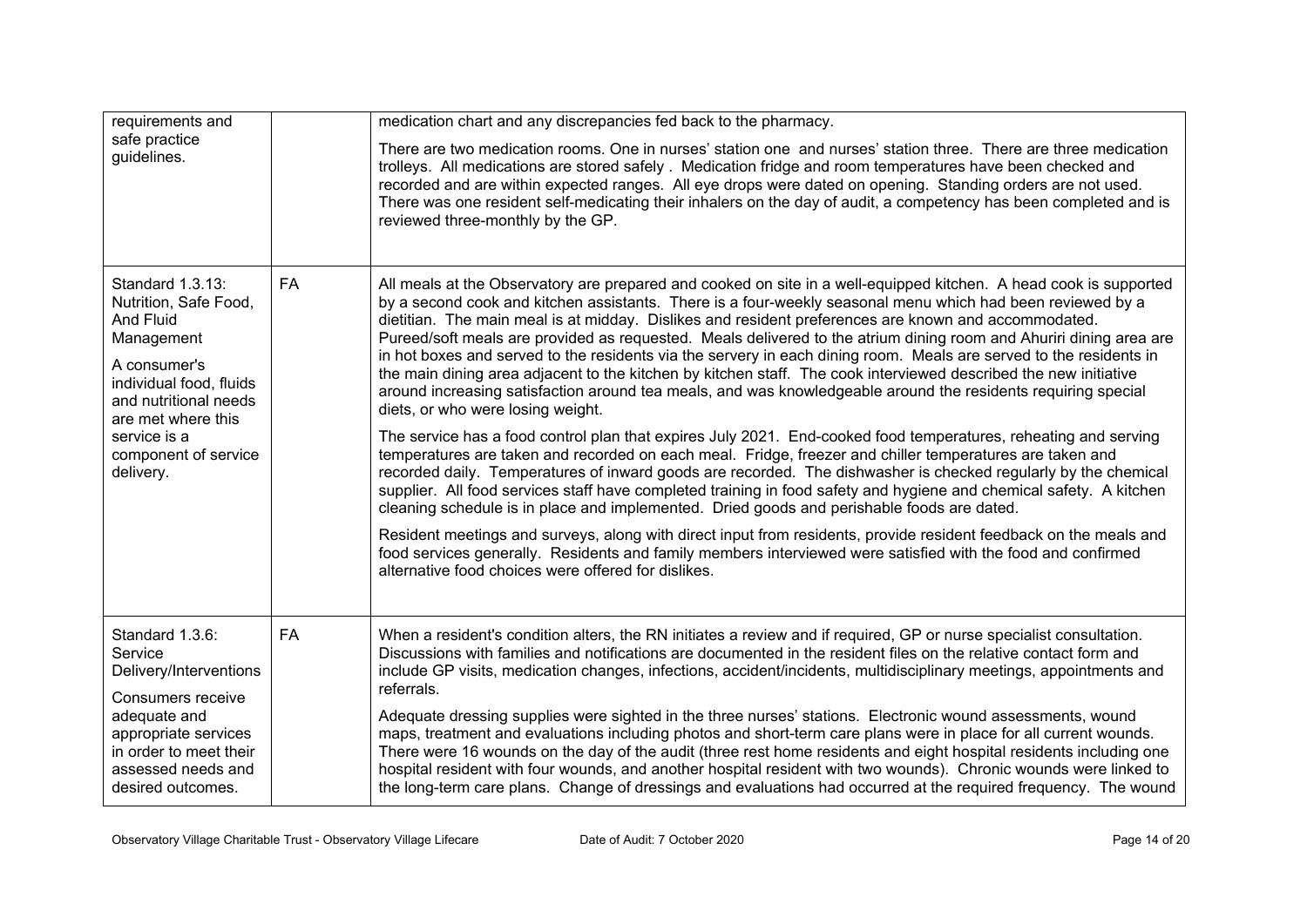|                                                                                                                                                                                                  |           | nurse specialist had been involved in the management of chronic wounds. There was one resolving stage 2<br>pressure injury on the day of the audit. Pressure relieving equipment was in place.                                                                                                                                                                                                                                                                                                                                                                                                                                                                                                                                                                                                                                           |
|--------------------------------------------------------------------------------------------------------------------------------------------------------------------------------------------------|-----------|------------------------------------------------------------------------------------------------------------------------------------------------------------------------------------------------------------------------------------------------------------------------------------------------------------------------------------------------------------------------------------------------------------------------------------------------------------------------------------------------------------------------------------------------------------------------------------------------------------------------------------------------------------------------------------------------------------------------------------------------------------------------------------------------------------------------------------------|
|                                                                                                                                                                                                  |           | Continence products are available and resident files include a urinary continence assessment, bowel management,<br>and continence products identified.                                                                                                                                                                                                                                                                                                                                                                                                                                                                                                                                                                                                                                                                                   |
|                                                                                                                                                                                                  |           | There are a number of electronic monitoring forms used to monitor a resident's health status. Residents are<br>weighed monthly or more frequently if weight is of concern. Monitoring occurs for weight, vital signs, blood glucose,<br>pain, food and fluid intake, two hourly positioning, challenging behaviours and neurological observations.                                                                                                                                                                                                                                                                                                                                                                                                                                                                                       |
| Standard 1.3.7:<br><b>Planned Activities</b>                                                                                                                                                     | <b>FA</b> | The service employs a qualified occupational therapist (activities coordinator) and two activity team members. The<br>activity programme runs over Monday to Saturday.                                                                                                                                                                                                                                                                                                                                                                                                                                                                                                                                                                                                                                                                   |
| Where specified as<br>part of the service<br>delivery plan for a<br>consumer, activity<br>requirements are<br>appropriate to their<br>needs, age, culture,<br>and the setting of the<br>service. |           | An activity assessment, social profile and plan are completed on admission in consultation with the resident/family<br>(as appropriate). Activity plans in all files were reviewed six-monthly. The activities team document a monthly<br>progress note for each resident with information on the activities they have participated in. Extra progress notes are<br>documented when required to capture special events such as birthdays. The service also receives feedback and<br>suggestions for the programme through the bi-monthly resident meetings and one-on-one feedback from residents<br>(as appropriate) and families.                                                                                                                                                                                                      |
|                                                                                                                                                                                                  |           | Due to the decreased satisfaction on the resident survey, a corrective action plan has been implemented to include<br>a change in personnel and improving the programme.                                                                                                                                                                                                                                                                                                                                                                                                                                                                                                                                                                                                                                                                 |
|                                                                                                                                                                                                  |           | The weekly activity programme includes activities that are meaningful and meet the resident preferences, physical<br>and cognitive abilities of the resident group. There are one-on-one activities such as individual walks, wheelchair<br>walks, massage, and reading that occur for residents who are unable or choose not to be involved in group<br>activities. There are two main volunteers involved in the activities who drive the van for outings and play bowls with<br>the residents. Group activities include exercises, music, group games, baking, and walking groups. Church<br>services are provided weekly. Two residents from the village go around the facility with a shopping trolley and hand<br>out the weekly activity plan. Residents from the village and serviced apartments are invited to join activities. |
|                                                                                                                                                                                                  |           | Special events are celebrated including (but not limited to), the Observatory birthday, a Victorian day with high tea,<br>and a cultural day. There are members of staff from various different cultures, a day is held where they dress up in<br>their cultural dress, perform dances, talk about their culture and sing for residents. The afternoon finishes with a<br>fashion parade.                                                                                                                                                                                                                                                                                                                                                                                                                                                |
|                                                                                                                                                                                                  |           | Younger people who reside in the Observatory, join in with the activity programme as they choose. One resident<br>enjoys making jewellery and another playing on the play station. Residents are encouraged and supported to be as<br>active and involved in the community as much as they prefer.                                                                                                                                                                                                                                                                                                                                                                                                                                                                                                                                       |
|                                                                                                                                                                                                  |           | The service has a van that is used for resident outings three times a week. Wednesday's van ride is for the men's                                                                                                                                                                                                                                                                                                                                                                                                                                                                                                                                                                                                                                                                                                                        |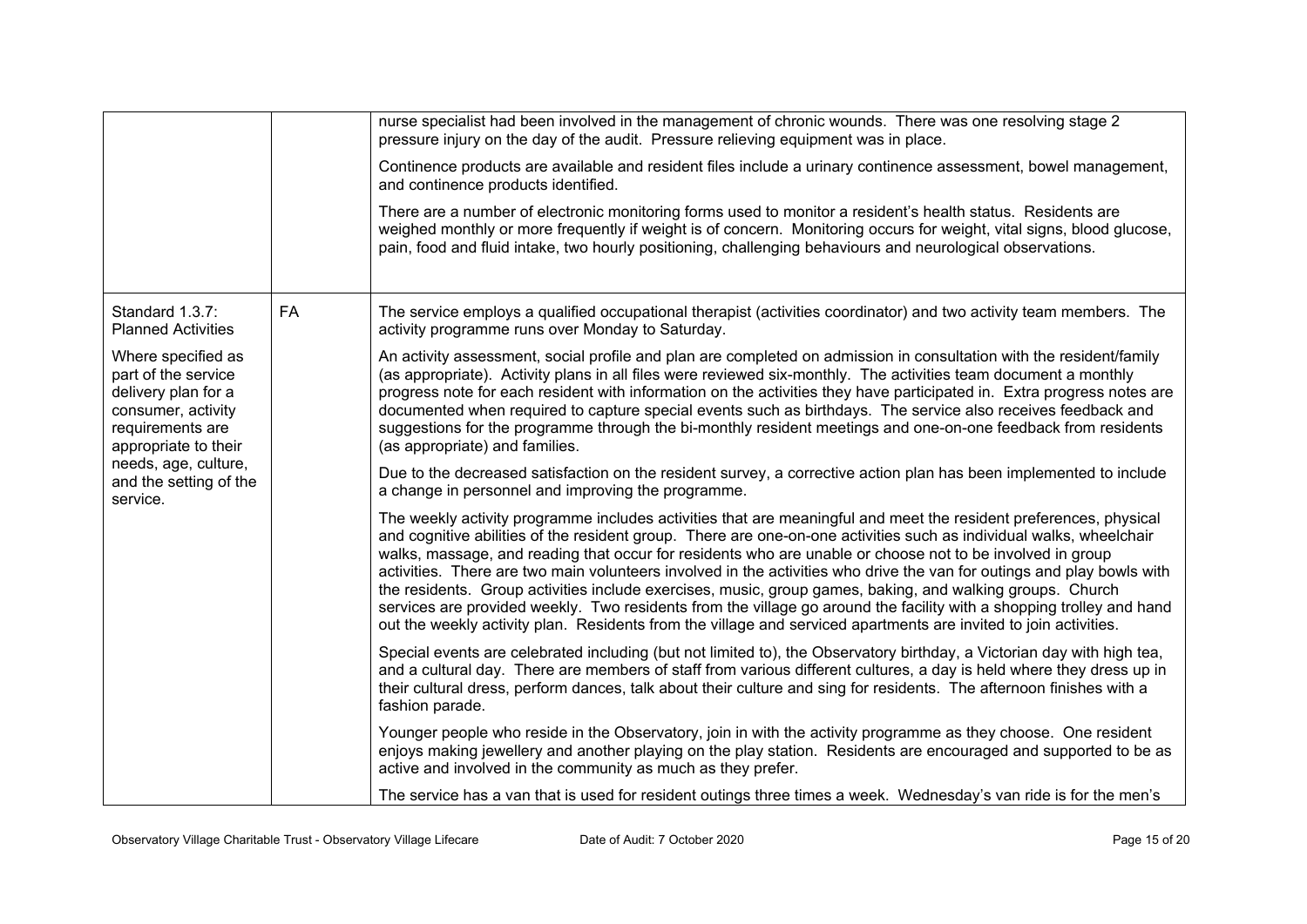|                                                                                                                                                                                                   |           | group. The van driver is accompanied by a member of the activities team (all have current first aid certificates).<br>Outings include a picnic afternoon tea and an ice-cream on the way home. Residents and relatives interviewed<br>were very satisfied with the activities offered.                                                                                                                                                                                                                                                                                                                                                                                                                                                                                                                                                                                                                                                                                                                                                                                                                                                    |
|---------------------------------------------------------------------------------------------------------------------------------------------------------------------------------------------------|-----------|-------------------------------------------------------------------------------------------------------------------------------------------------------------------------------------------------------------------------------------------------------------------------------------------------------------------------------------------------------------------------------------------------------------------------------------------------------------------------------------------------------------------------------------------------------------------------------------------------------------------------------------------------------------------------------------------------------------------------------------------------------------------------------------------------------------------------------------------------------------------------------------------------------------------------------------------------------------------------------------------------------------------------------------------------------------------------------------------------------------------------------------------|
| Standard 1.3.8:<br>Evaluation<br>Consumers' service<br>delivery plans are<br>evaluated in a<br>comprehensive and<br>timely manner.                                                                | <b>FA</b> | All initial care plans reviewed were evaluated by the RN within three weeks of admission. Long-term care plans had<br>been reviewed at least six monthly or earlier for any health changes for long-term residents. Written evaluations<br>documented progression towards meeting goals, and changes were made by the RN to reflect the resident's current<br>needs/supports. Two residents had not been in the service for six months. The GP reviews the residents at least<br>three monthly or earlier if required and is involved in the multi-disciplinary reviews held monthly. Ongoing nursing<br>evaluations occur as indicated and are documented within the progress notes and are evident in changes made to<br>care plans.                                                                                                                                                                                                                                                                                                                                                                                                    |
| Standard 1.4.2:<br><b>Facility Specifications</b><br>Consumers are<br>provided with an<br>appropriate,<br>accessible physical<br>environment and<br>facilities that are fit<br>for their purpose. | <b>FA</b> | The building has a current building warrant of fitness that expires 31 July 2021. An annual planned maintenance<br>schedule is maintained and includes maintenance for internal and external areas, kitchen, laundry and clinical<br>areas. Annual testing and tagging of electrical equipment and calibrations of medical equipment have been delayed<br>due to Covid-19 restrictions. The contractor has rescheduled this to occur in October 2020. Essential contractors<br>are available 24 hours. Hot water temperatures in resident areas are monitored and are maintained within<br>acceptable limits.<br>The facility has wide corridors with sufficient space for residents to safely mobilise using mobility aids. There is safe<br>access to the outdoor areas. Seating and shade are provided.                                                                                                                                                                                                                                                                                                                                |
| Standard 1.4.7:<br>Essential,<br>Emergency, And<br><b>Security Systems</b><br>Consumers receive<br>an appropriate and<br>timely response<br>during emergency<br>and security<br>situations.       | <b>FA</b> | A fire evacuation plan is in place that has been approved by the New Zealand Fire Service. The most recent<br>approval was signed off on 3 August 2020 following the completion of the serviced apartment block. The facility<br>(main building) fire evacuation scheme final approval was on 29 April 2020. Six-monthly fire evacuation drills take<br>place, last held on 10 June 2020. There are emergency management plans in place to ensure health, civil defence<br>and other emergencies are included. Training on fire and security breaches are included in the orientation package.<br>Civil defence and emergency kits are checked regularly. There are adequate supplies of food, water, blankets and<br>a BBQ and gas hobs in the kitchen for cooking. A minimum of one person trained in first aid is available at all times.<br>Emergency lighting is in place and staff have access to torches. There are call bells in the residents' rooms and<br>ensuites, communal toilets and lounge/dining room areas. Residents were observed to have their call bells in close<br>proximity. The building is secure after hours. |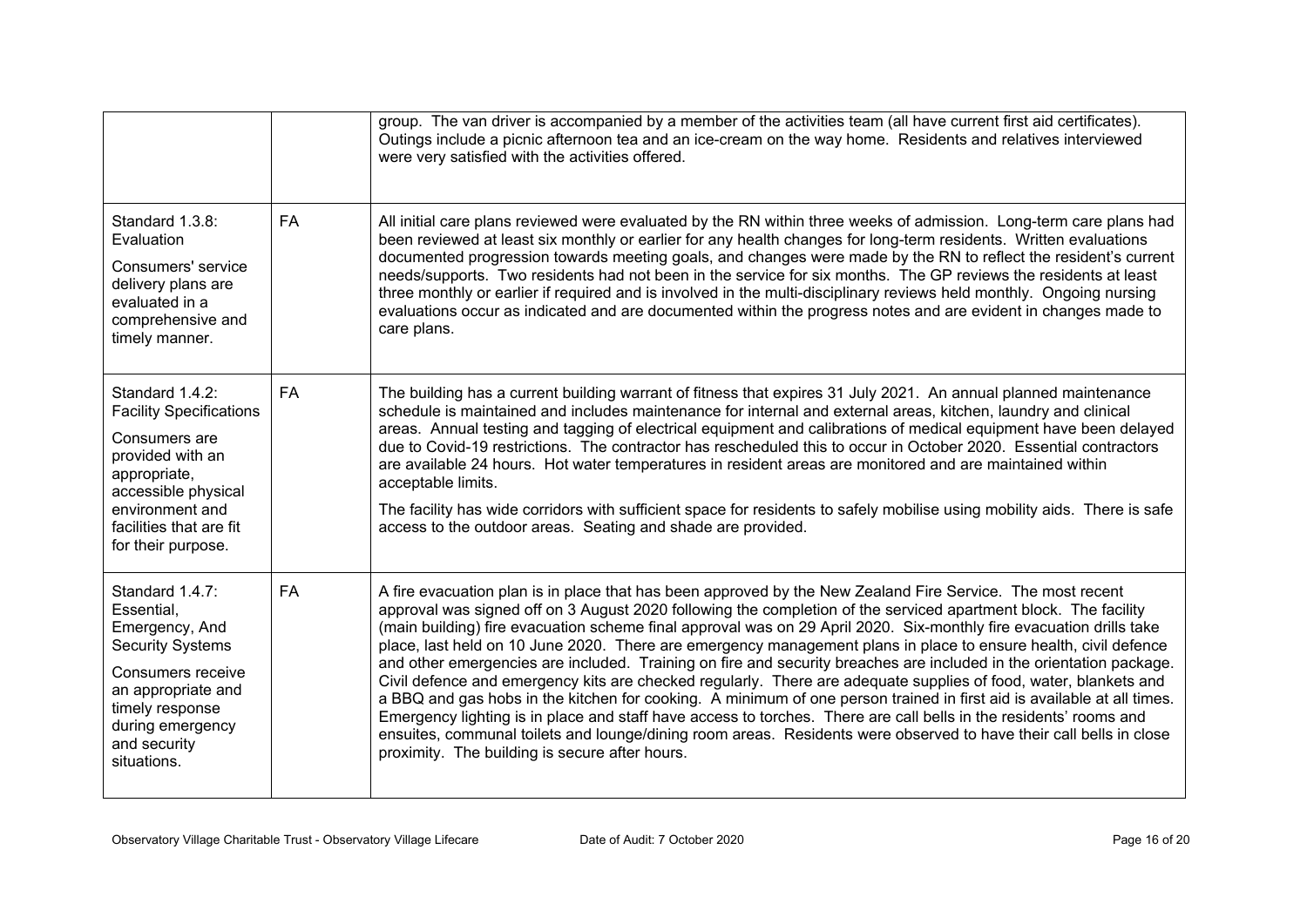| Standard 3.5:<br>Surveillance<br>Surveillance for<br>infection is carried<br>out in accordance<br>with agreed<br>objectives, priorities,<br>and methods that<br>have been specified<br>in the infection<br>control programme. | <b>FA</b> | The infection control coordinator (general manager) collates information obtained through surveillance to determine<br>infection control activities and education needs in the facility. Individual infection reports, and short-term care plans<br>are completed for all infections. Infection control data and relevant information is displayed for staff. Definitions of<br>infections are in place appropriate to the complexity of service provided. Infection control data is discussed at the<br>scheduled meetings. Annual infection control reports are provided. Trends are identified, and preventative<br>measures put in place. Internal audits for infection control including kitchen, cleaning and clinical care are included<br>in the annual audit schedule. There is close liaison with the GP that advises and provides feedback/information to<br>the service. Systems in place are appropriate to the size and complexity of the facility.<br>There was one norovirus outbreak in 2019, which was well managed. Daily logs and communication with staff were<br>maintained. Notifications were timely. A debrief meeting was held to discuss what went well, not so well and what<br>could have been done better. The infection control coordinator has completed research around the most effective<br>antibiotics to use in the event of a urinary tract infection, the results have been relayed to the GP, who supports this.<br>A new initiative that has been implemented as a result of learnings from Covid-19 has been 'grab and go' isolation<br>kits to include pedal bins, and dissolvable laundry bags. The kits are ready to set up in any resident room as<br>required. There have been 10 kits prepared, and one in each nurse's station ready for use when required.<br>The Covid-19 lockdown period was well planned and managed, with logs maintained of staff checks and resident<br>checks as required. A resource folder was maintained and available for staff. There were plans for red and green<br>zones within the facility. Staff, residents, and relatives were kept updated. Plans were developed for each level of<br>lockdown and were followed in line with the Ministry of Health and the Health and Quality commission guidelines.<br>Adequate supplies of personal protective equipment were sighted.<br>The infection control coordinator is currently working with the district health board (DHB). They are developing a<br>plan around introducing non aged care staff into aged care facilities, in the event of a pandemic where 'usual' staff<br>are affected by Covid-19. |
|-------------------------------------------------------------------------------------------------------------------------------------------------------------------------------------------------------------------------------|-----------|----------------------------------------------------------------------------------------------------------------------------------------------------------------------------------------------------------------------------------------------------------------------------------------------------------------------------------------------------------------------------------------------------------------------------------------------------------------------------------------------------------------------------------------------------------------------------------------------------------------------------------------------------------------------------------------------------------------------------------------------------------------------------------------------------------------------------------------------------------------------------------------------------------------------------------------------------------------------------------------------------------------------------------------------------------------------------------------------------------------------------------------------------------------------------------------------------------------------------------------------------------------------------------------------------------------------------------------------------------------------------------------------------------------------------------------------------------------------------------------------------------------------------------------------------------------------------------------------------------------------------------------------------------------------------------------------------------------------------------------------------------------------------------------------------------------------------------------------------------------------------------------------------------------------------------------------------------------------------------------------------------------------------------------------------------------------------------------------------------------------------------------------------------------------------------------------------------------------------------------------------------------------------------------------------------------------------------------------------------------------------------------------------------------------------------------------------------------------------------------------------------------------------------------------------------------------------------------------------------------------------------------------|
| Standard 2.1.1:<br>Restraint<br>minimisation<br>Services demonstrate<br>that the use of<br>restraint is actively<br>minimised.                                                                                                | <b>FA</b> | The restraint policy includes the definitions of restraint and enablers, which is congruent with the definitions in NZS<br>8134.0. The policy includes comprehensive restraint procedures. There are clear guidelines in the policy to<br>determine what a restraint is and what an enabler is. The restraint standards are being implemented and<br>implementation of any restraint and enablers is reviewed through internal audits, RN and facility meetings.<br>Interviews with the staff confirmed their understanding of restraints and enablers. On the day of the audit, there<br>were no residents using restraint or enablers. Training around the use of restraint and challenging behaviours has<br>been provided.                                                                                                                                                                                                                                                                                                                                                                                                                                                                                                                                                                                                                                                                                                                                                                                                                                                                                                                                                                                                                                                                                                                                                                                                                                                                                                                                                                                                                                                                                                                                                                                                                                                                                                                                                                                                                                                                                                               |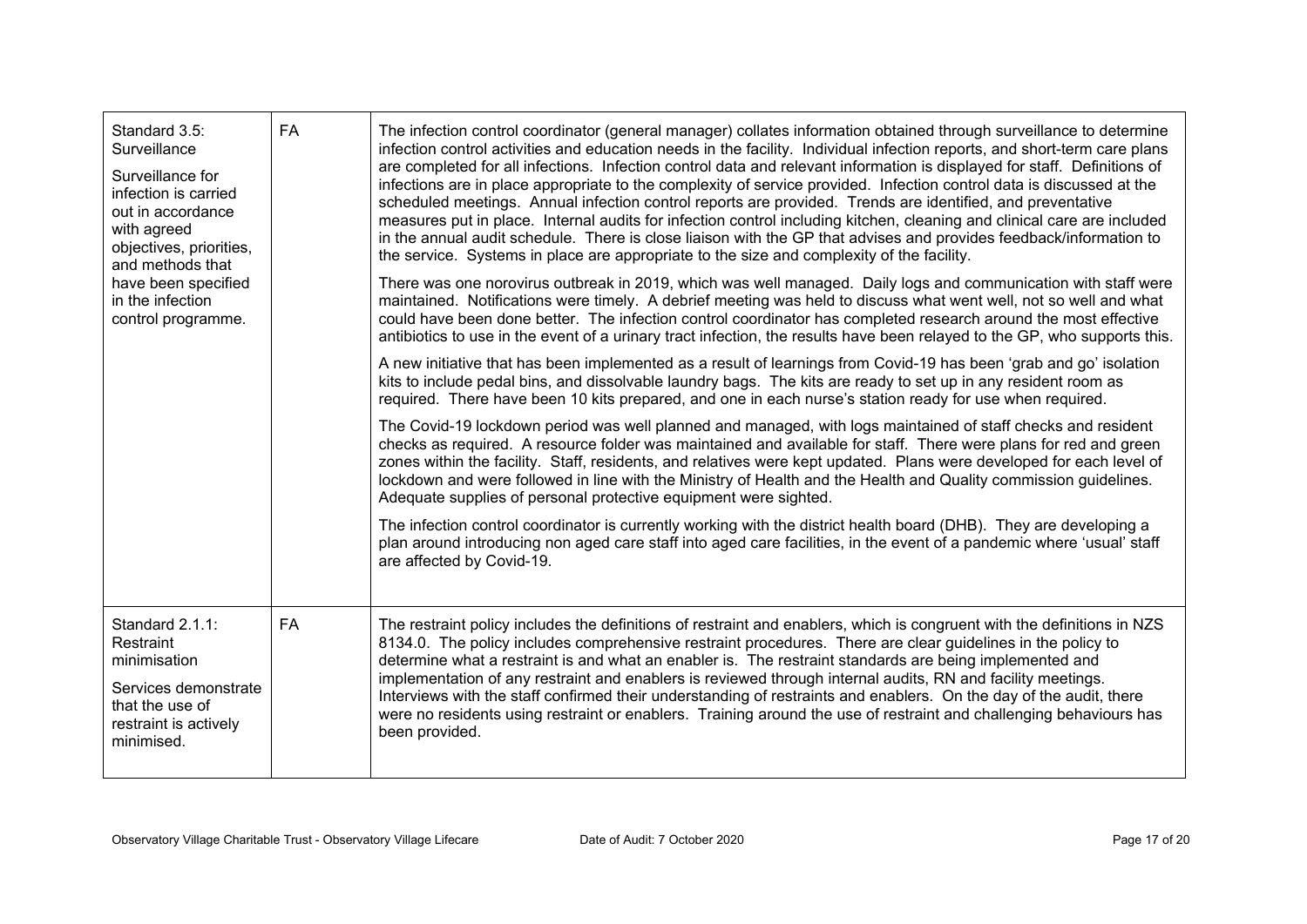## **Specific results for criterion where corrective actions are required**

Where a standard is rated partially attained (PA) or unattained (UA) specific corrective actions are recorded under the relevant criteria for the standard. The following table contains the criterion where corrective actions have been recorded.

Criterion can be linked to the relevant standard by looking at the code. For example, a Criterion 1.1.1.1: Service providers demonstrate knowledge and understanding of consumer rights and obligations, and incorporate them as part of their everyday practice relates to Standard 1.1.1: Consumer Rights During Service Delivery in Outcome 1.1: Consumer Rights.

If there is a message "no data to display" instead of a table, then no corrective actions were required as a result of this audit.

No data to display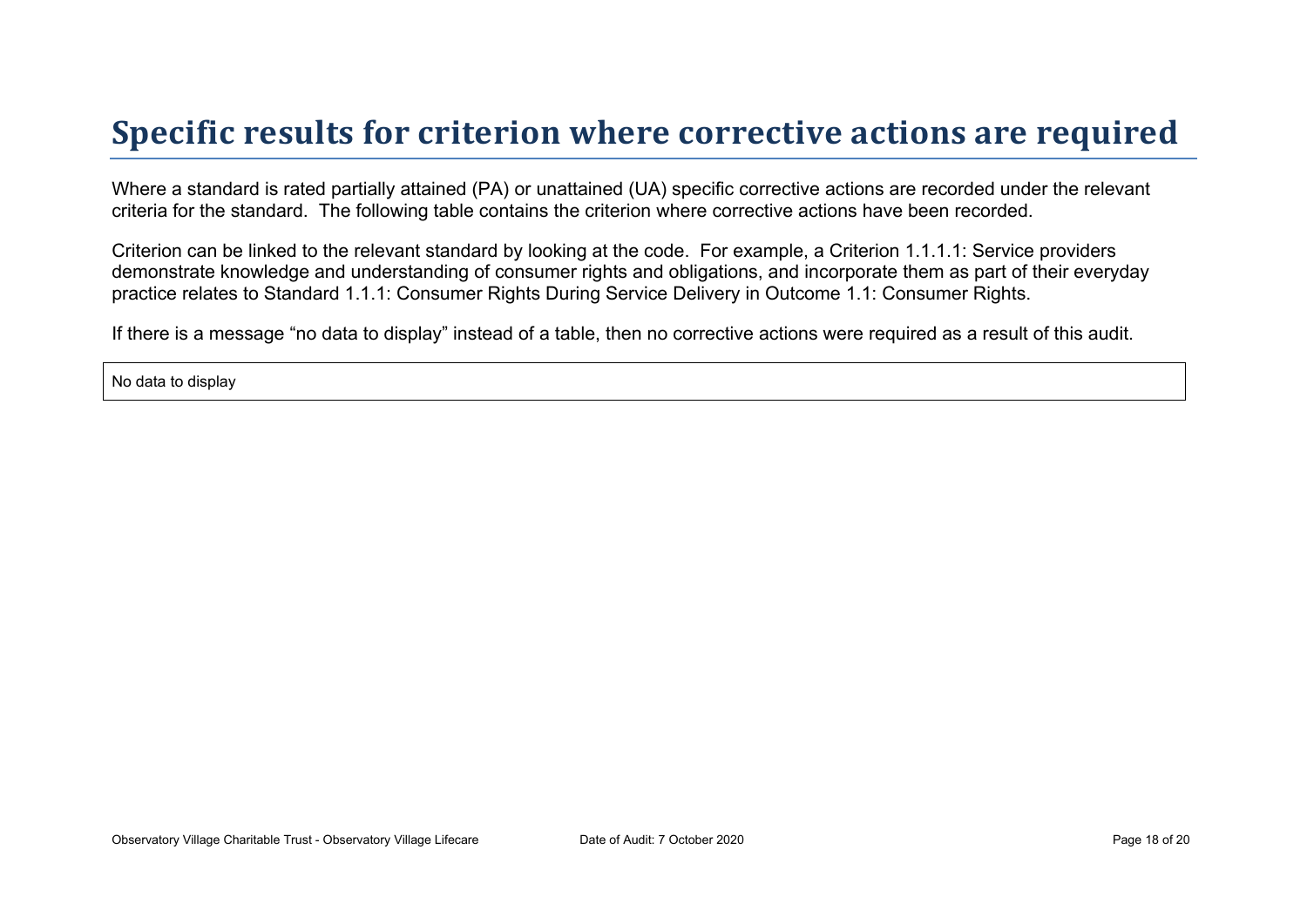# **Specific results for criterion where a continuous improvement has been recorded**

As well as whole standards, individual criterion within a standard can also be rated as having a continuous improvement. A continuous improvement means that the provider can demonstrate achievement beyond the level required for full attainment. The following table contains the criterion where the provider has been rated as having made corrective actions have been recorded.

As above, criterion can be linked to the relevant standard by looking at the code. For example, a Criterion 1.1.1.1 relates to Standard 1.1.1: Consumer Rights During Service Delivery in Outcome 1.1: Consumer Rights

If, instead of a table, these is a message "no data to display" then no continuous improvements were recorded as part of this of this audit.

| <b>Criterion with</b><br>desired outcome                                                                                                                                                                | <b>Attainment</b><br>Rating | <b>Audit Evidence</b>                                                                                                                                                                      | <b>Audit Finding</b>                                                                                                                                                                                                                                                                                                                                                                                                                                                                                                                                                                                                                                                                                                                                                                                                                                                                                        |
|---------------------------------------------------------------------------------------------------------------------------------------------------------------------------------------------------------|-----------------------------|--------------------------------------------------------------------------------------------------------------------------------------------------------------------------------------------|-------------------------------------------------------------------------------------------------------------------------------------------------------------------------------------------------------------------------------------------------------------------------------------------------------------------------------------------------------------------------------------------------------------------------------------------------------------------------------------------------------------------------------------------------------------------------------------------------------------------------------------------------------------------------------------------------------------------------------------------------------------------------------------------------------------------------------------------------------------------------------------------------------------|
| Criterion 1.2.3.6<br>Quality<br>improvement data<br>are collected.<br>analysed, and<br>evaluated and the<br>results<br>communicated to<br>service providers<br>and, where<br>appropriate,<br>consumers. | <b>CI</b>                   | The service has<br>maintained and<br>built on the<br>previous<br>continuous<br>improvement<br>around<br>remaining well<br>below the<br>benchmark for a<br>number of<br>quality statistics. | A clinical governance group led by the clinical manager has been developed and has registered<br>nurses and caregivers in the group. The group identifies shortfalls within the facility and provides<br>corrective actions. Currently the group are part of a study with two other facilities looking at the<br>reduction of urinary tract infections. Other projects include falls minimisation, decreasing the<br>instances of stage 1 and 2 pressure injuries, and the reduction of staff injuries. The Observatory has<br>remained under benchmark for wounds, pressure injuries (there have been no stage 3,4, or<br>unstageable pressure injuries), urine infections, respiratory infections, and medication errors. Skin<br>tears and bruising have remained within acceptable ranges, and non-injury falls have remained<br>below the expected range consistently all year (to date of the audit). |
| Criterion 1.2.7.5<br>A system to                                                                                                                                                                        | <b>CI</b>                   | The Observatory<br>continue to<br>maintain the                                                                                                                                             | The in-service education programme for 2020 is being implemented, a catch-up plan due to Covid19<br>has been completed. A spread sheet is maintained of all training for clinical and non-clinical staff.<br>The attendance is monitored and recorded. Staff are reminded through the noticeboards and                                                                                                                                                                                                                                                                                                                                                                                                                                                                                                                                                                                                      |